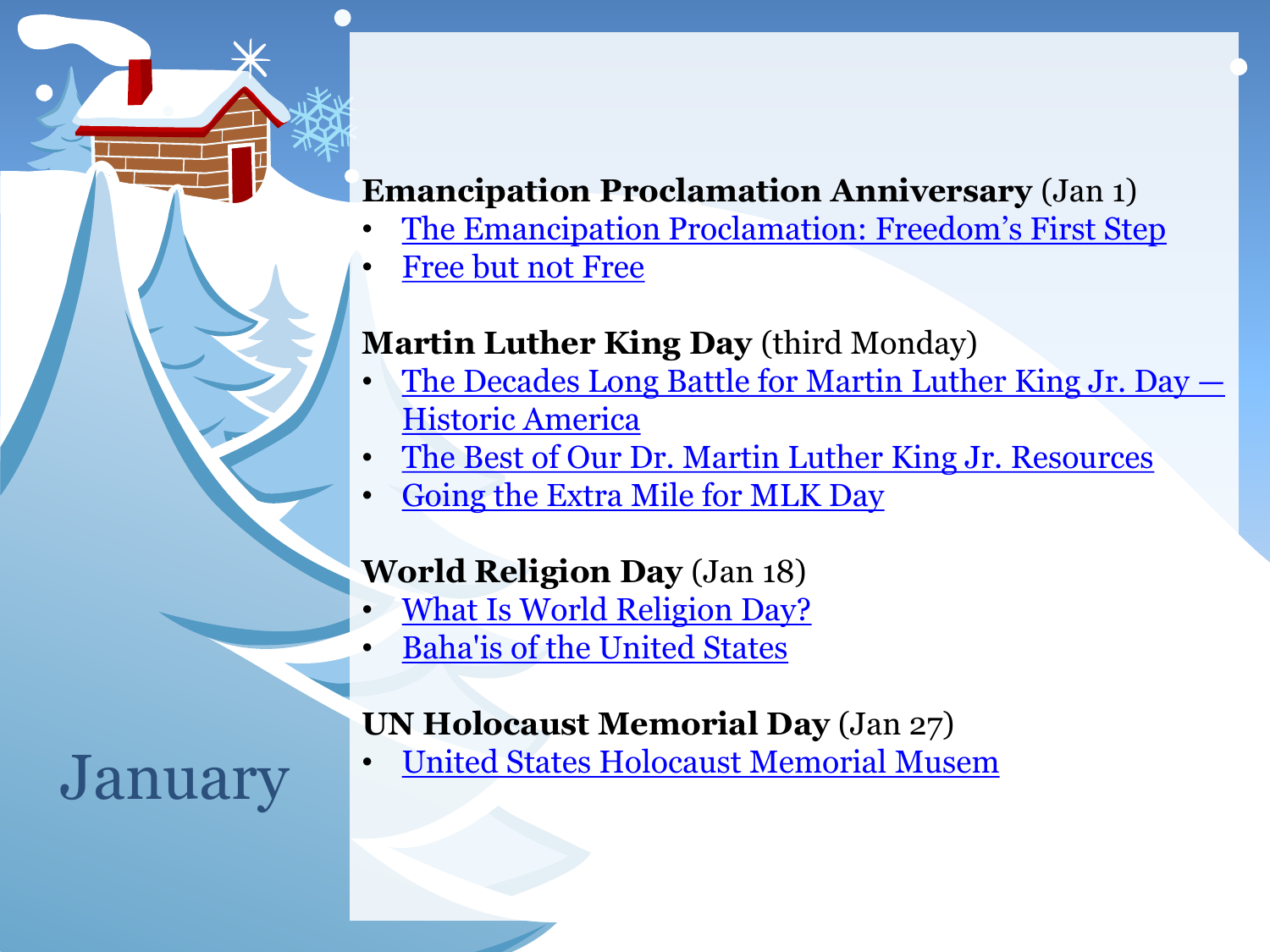# **African American and Black History Month:**

- [Center for Racial Justice Black History Month Resource](https://centerracialjustice.org/resources/black-history-month-resource-guide-for-educators-and-families/)  [Guide for Educators and Families](https://centerracialjustice.org/resources/black-history-month-resource-guide-for-educators-and-families/)
	- **Teaching the Complete History**
	- **Teaching Beyond Slavery**
	- [African American and Black History "On This Day" Ideas](https://www.blackfacts.com/facts/2)

February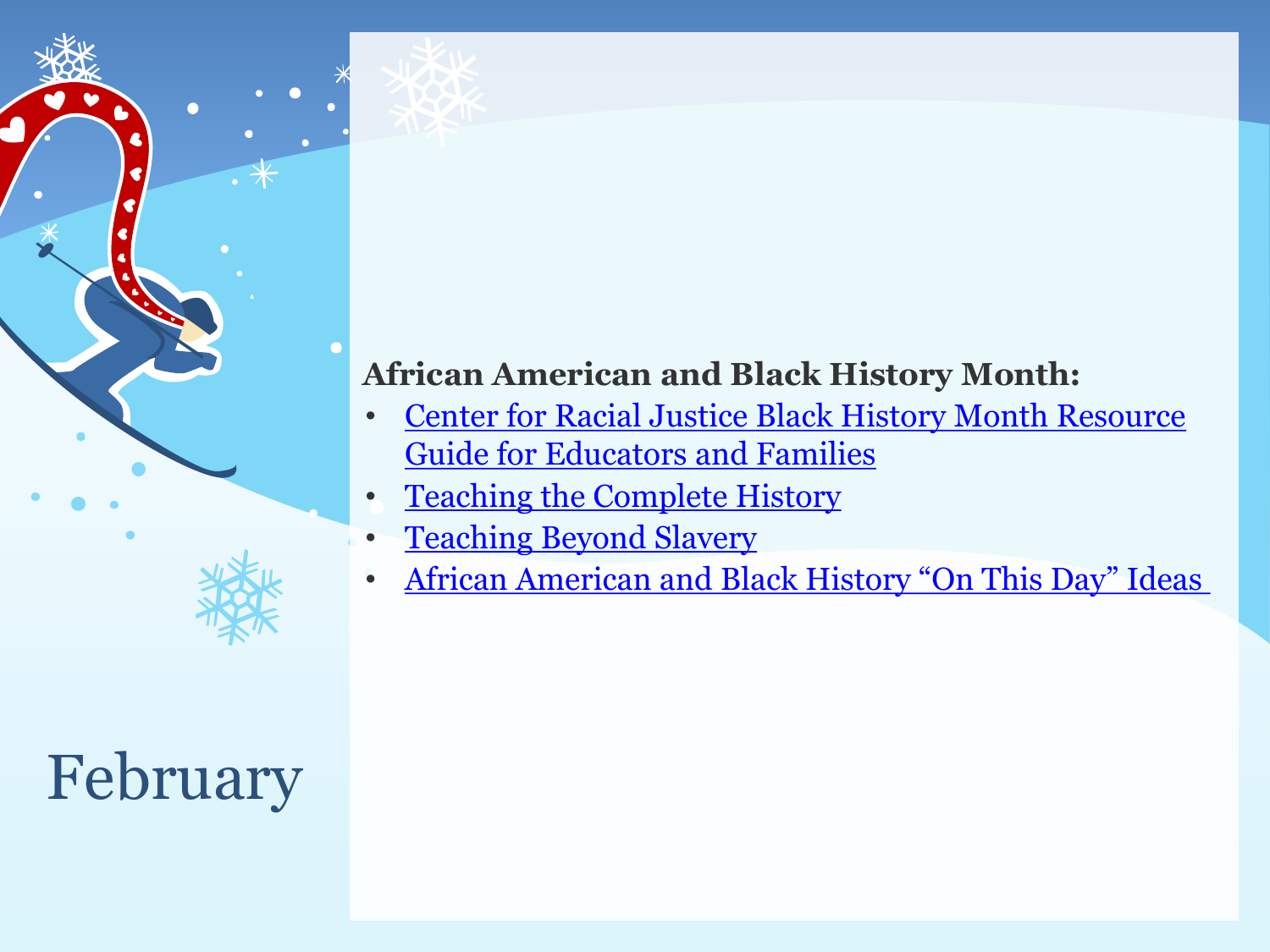

March

# **Women's History Month**

- [Moving Beyond "Famous Firsts"](https://www.learningforjustice.org/magazine/a-more-complete-womens-history)
- [Why Women's History Month Matters](https://www.learningforjustice.org/magazine/why-womens-history-month-matters-in-2016)

# **Read Across America**

*Traditionally known as a celebration of Dr. Seuss' birthday, in [2017 NEA moved from Seuss](https://www.slj.com/?detailStory=cat-hat-racist-read-across-america-shifts-away-dr-seuss-toward-diverse-books) to focusing on diverse books for Read Across America.*

- [Addressing Racism and Dr. Seuss](https://www.learningforjustice.org/magazine/its-time-to-talk-about-dr-seuss)
- [Anti-Racist Alternatives to Seuss](https://colorfulpages.org/2019/03/12/anti-racism-over-tradition-alternatives-to-dr-seuss-and-racism)
- [How to Choose Anti-Racist Books](https://socialjusticebooks.org/guide-for-selecting-anti-bias-childrens-books/)

# **Black American Day** (Mar 5)

• [What's the Truth About](https://www.npca.org/articles/2397-accidental-hero) [Crispus](https://www.npca.org/articles/2397-accidental-hero) [Attucks?](https://www.npca.org/articles/2397-accidental-hero)

# **Spring Equinox**

*There are many great celebrations that occur around the [spring equinox.](https://www.scholastic.com/teachers/articles/teaching-content/web-hunt-vernal-equinox/) Here are some celebrations other than Easter to research and share with students: Holi, Nowruz, Japanese Vernal Equinox Day, Jewish [Passover](https://www.lookstein.org/resources/holidays/pesach-resources/), and [Sham](https://www.egypttoday.com/Article/4/47334/Sham-El-Nessim-Egypt%E2%80%99s-oldest-celebration)  [el-Nessim.](https://www.egypttoday.com/Article/4/47334/Sham-El-Nessim-Egypt%E2%80%99s-oldest-celebration)*

- [Spring Equinox in Indigenous Cultures](http://blog.nativepartnership.org/spring-equinox-in-native-american-cultures/)
- [Jews and African Americans: Siblings in Oppression?](https://jwa.org/teach/livingthelegacy/civilrights/jews-and-african-americans-siblings-in-oppression)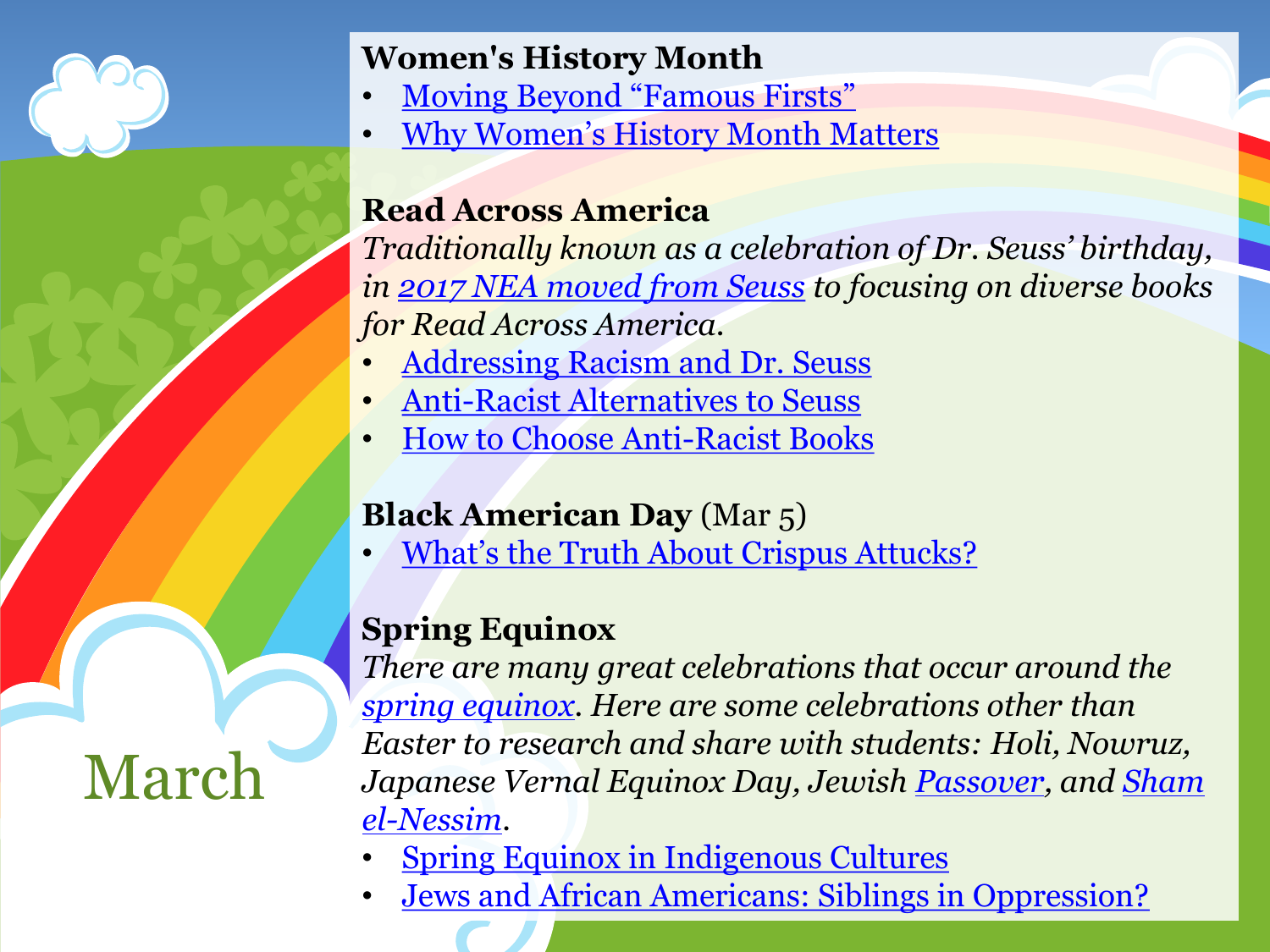# **Conservation, Bird, and Arbor Day** (Mar 7)

*Please note, Luther Burbank [advocated for eugenics](https://en.wikipedia.org/wiki/Luther_Burbank:~:text=in%20the%201960s.-,Eugenics,and%20other%20racially%20motivated%20discrimination.) and held [other racist ideas.](http://santarosahistory.com/wordpress/2018/05/burbank-and-the-chinese/) J. Sterling Morton, the founder of the Arbor Day holiday, was a [vocal anti-abolitionist who held](https://www.arborday.org/media/pressreleases/pressrelease.cfm?id=480)  [deeply flawed beliefs regarding race and enslavement.](https://www.arborday.org/media/pressreleases/pressrelease.cfm?id=480)*

- [Inclusive Environmentalism](https://www.learningforjustice.org/magazine/how-inclusive-is-your-teaching-about-the-environment)
- **[Inclusive Ideas for Birders](https://www.talkinbirds.com/ideas-for-welcoming-and-inclusive-birders)**
- [Environmental Justice](https://www.lcv.org/article/building-anti-racist-environmental-movement-must-start-us/)

### **Welcome Home Vietnam Veterans Day** (Mar 30)

• [Memories of the Vietnam War](https://www.facinghistory.org/resource-library/regret-inform-legacies-memories-vietnam-war)

### **Cesar Chavez Day** (Mar 30)

- California Department of Education: [Model Curriculum](https://chavez.cde.ca.gov/ModelCurriculum/Teachers/Lessons_K-3.aspx)  [Grades K-3](https://chavez.cde.ca.gov/ModelCurriculum/Teachers/Lessons_K-3.aspx)
- Learning for Justice: [Classroom Resources Grades 3-5](https://www.learningforjustice.org/classroom-resources/lessons/united-we-stand)
- Learning for Justice: [Classroom Resources Grades 6-8](https://www.learningforjustice.org/learning-plan/standing-up-to-power-with-cesar-chavez)
- [Remembering Cesar Chavez and Farm Workers Week](https://www.learningforjustice.org/magazine/help-students-remember-cesar-chavez)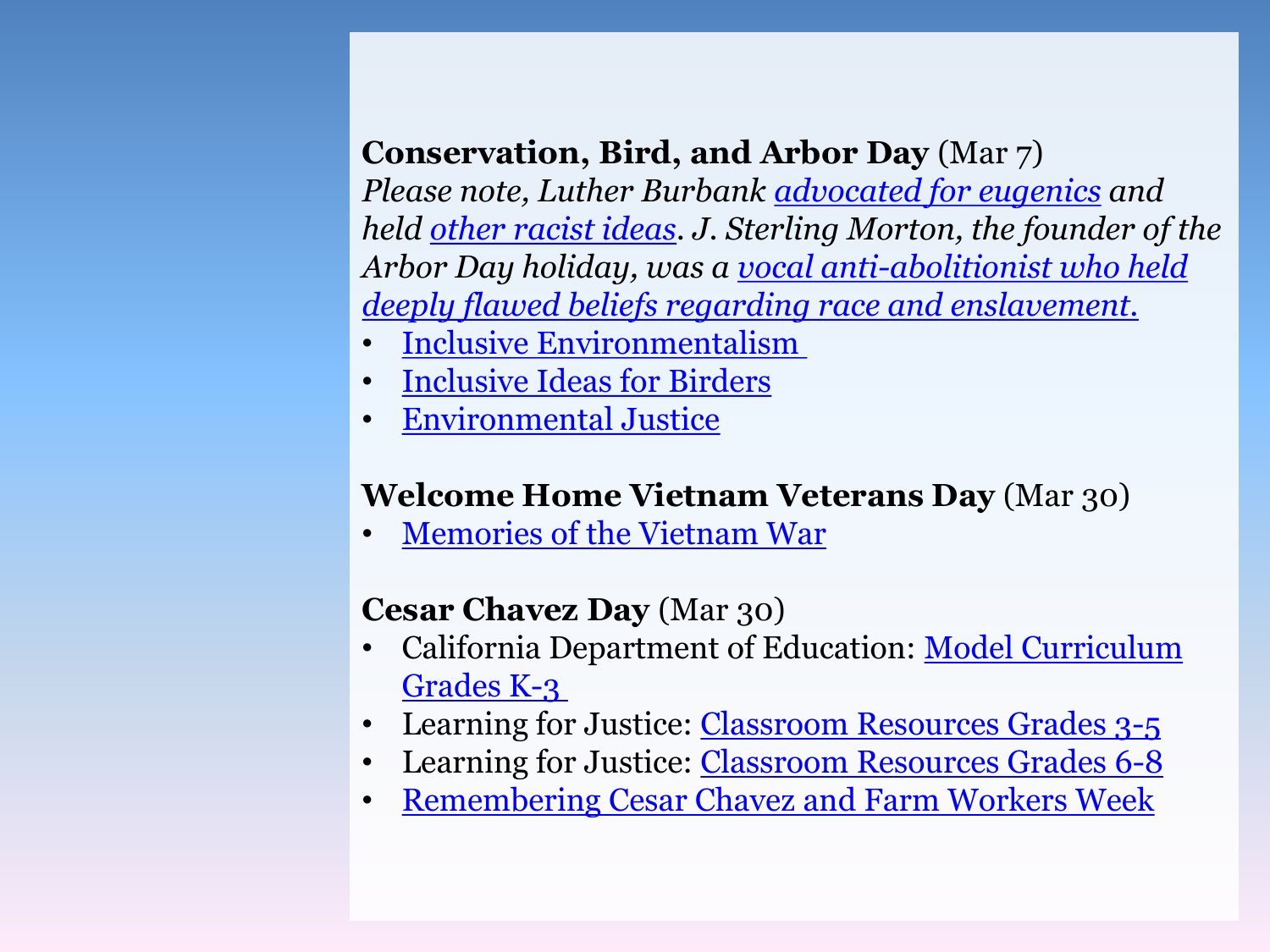

# April

## **Arab American Heritage Month**

• [Presently Invisible: The Arab Plight in American](https://www.learningforjustice.org/magazine/presently-invisible-the-arab-plight-in-american-classrooms)  [Classrooms](https://www.learningforjustice.org/magazine/presently-invisible-the-arab-plight-in-american-classrooms)

# **California Poppy Day** (Apr 6)

*Consider discussing the history of naming plants in the context of anti-racism.*

- [Racism in Taxonomy Whats](https://www.hoytarboretum.org/racism-in-taxonomy-whats-in-a-name/) In a Name
- ['Nice Apples' and Other Problematic Plant Language](https://freerads.org/2016/09/29/nice-apples-and-other-problematic-plant-language/)

# **Dolores Huerta Day** (Apr 10)

• [Delores Huerta Foundation Curriculum](https://doloreshuerta.org/educationpolicy/dolores-huerta-day-curriculum/)

# **John Muir Day** (Apr 21)

• [Sierra Club Grapples with Founder John Muir's Racism](https://www.smithsonianmag.com/smart-news/sierra-club-grapples-founder-john-muirs-racism-180975404/)

# **Earth Day** (Apr 22)

*Consider discussing environmental racism while recognizing April 22 as Earth Day.*

- What is Environmental Racism and How Can We Fight it?
- Elementary: [Culturally](https://blog.leeandlow.com/2018/04/10/a-culturally-responsive-approach-to-earth-day/Culturally) Responsive Approach to Earth Day
- Middle/High: [Teaching](https://www.pbs.org/education/blog/teaching-environmental-activism-using-pbs-learningmedias-celebrate-earth-day-resourcesTeaching) Environmental Activism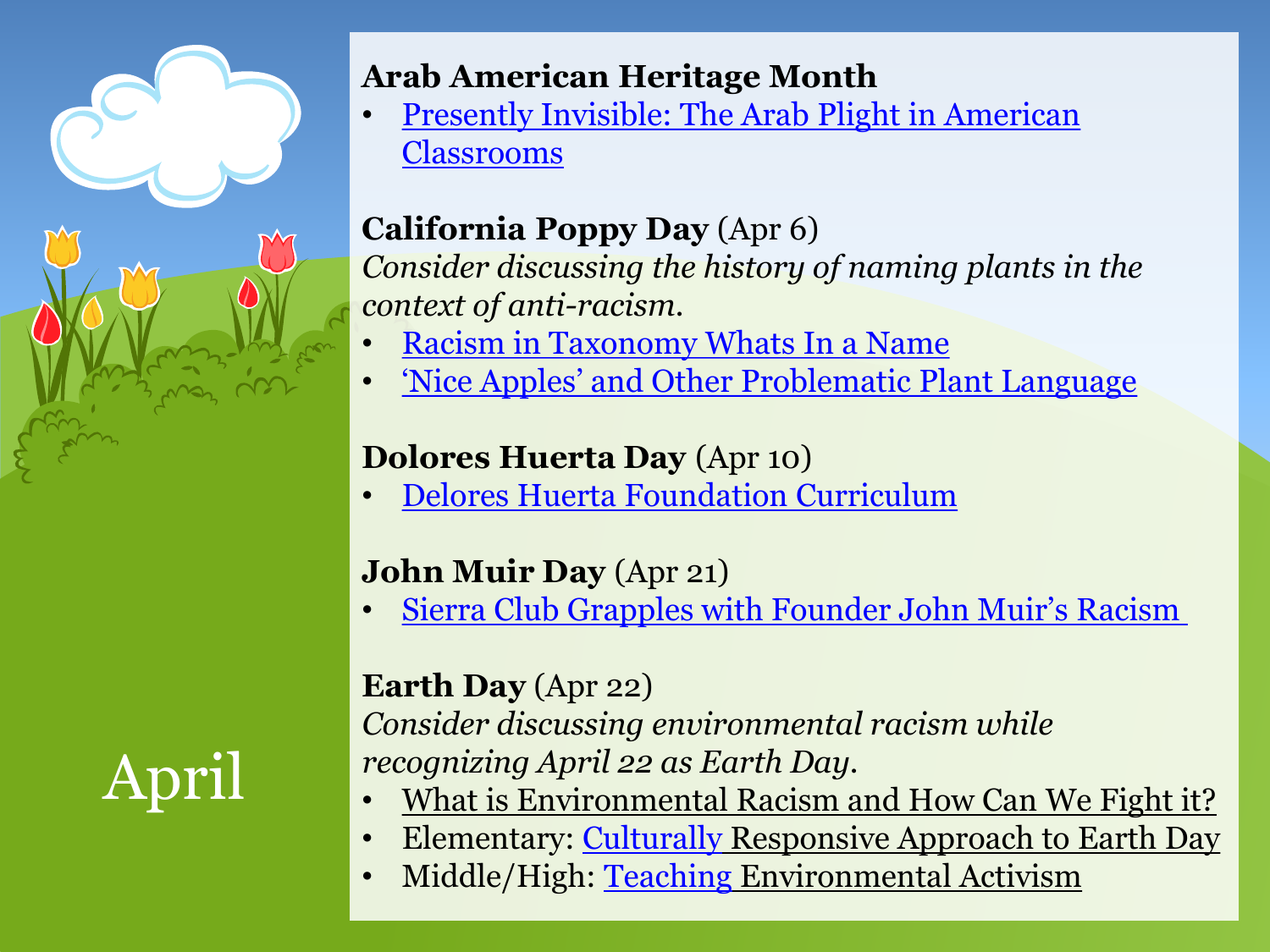### **Asian American and Pacific Islander Heritage Month**

- [Asian American History Curriculum](http://naseemrdz.com/asian-american-history-curriculum/)
- [Asian American Pacific Islander \(AAPI\) Heritage Month](https://www.adl.org/education/resources/tools-and-strategies/asian-american-pacific-islander-aapi-heritage-month)  **[Resources](https://www.adl.org/education/resources/tools-and-strategies/asian-american-pacific-islander-aapi-heritage-month)**
- [Humanizing Asian Americans in the Classroom Through](https://www.learningforjustice.org/magazine/humanizing-asian-americans-in-the-classroom-through-childrens-literature)  [Children's Literature](https://www.learningforjustice.org/magazine/humanizing-asian-americans-in-the-classroom-through-childrens-literature)
- [I Am Asian American](https://www.learningforjustice.org/magazine/summer-2013/i-am-asian-american)
- **[Teaching Untold Stories](https://www.zinnedproject.org/whats-new/if-we-knew/teaching-untold-stories-during-asian-pacific-american-heritage-month)**

# **Haitian Heritage Month**

- [Teach and Learn More About Haiti](https://www.learningforjustice.org/magazine/summer-2016/toolkit-for-josephs-castle-in-the-sky)
- [Haitian Heritage Month](http://www.haitianheritagemuseum.org/haitian-heritage-month/)
- [Haitian Heritage Museum Blog | The Haitian Heritage](https://haitianheritagemuseum.wordpress.com/)  [Museum \(HHM\)](https://haitianheritagemuseum.wordpress.com/)

# **Jewish American Heritage Month**

- [Living the Legacy](https://jwa.org/teach/livingthelegacy)
- [Primary Source Documents--For Teachers](https://www.jewishheritagemonth.gov/for-teachers/)
- [Weitzman National Museum of American Jewish History-](https://www.nmajh.org/jewish-american-heritage-month/) [-NMAJH](https://www.nmajh.org/jewish-american-heritage-month/)

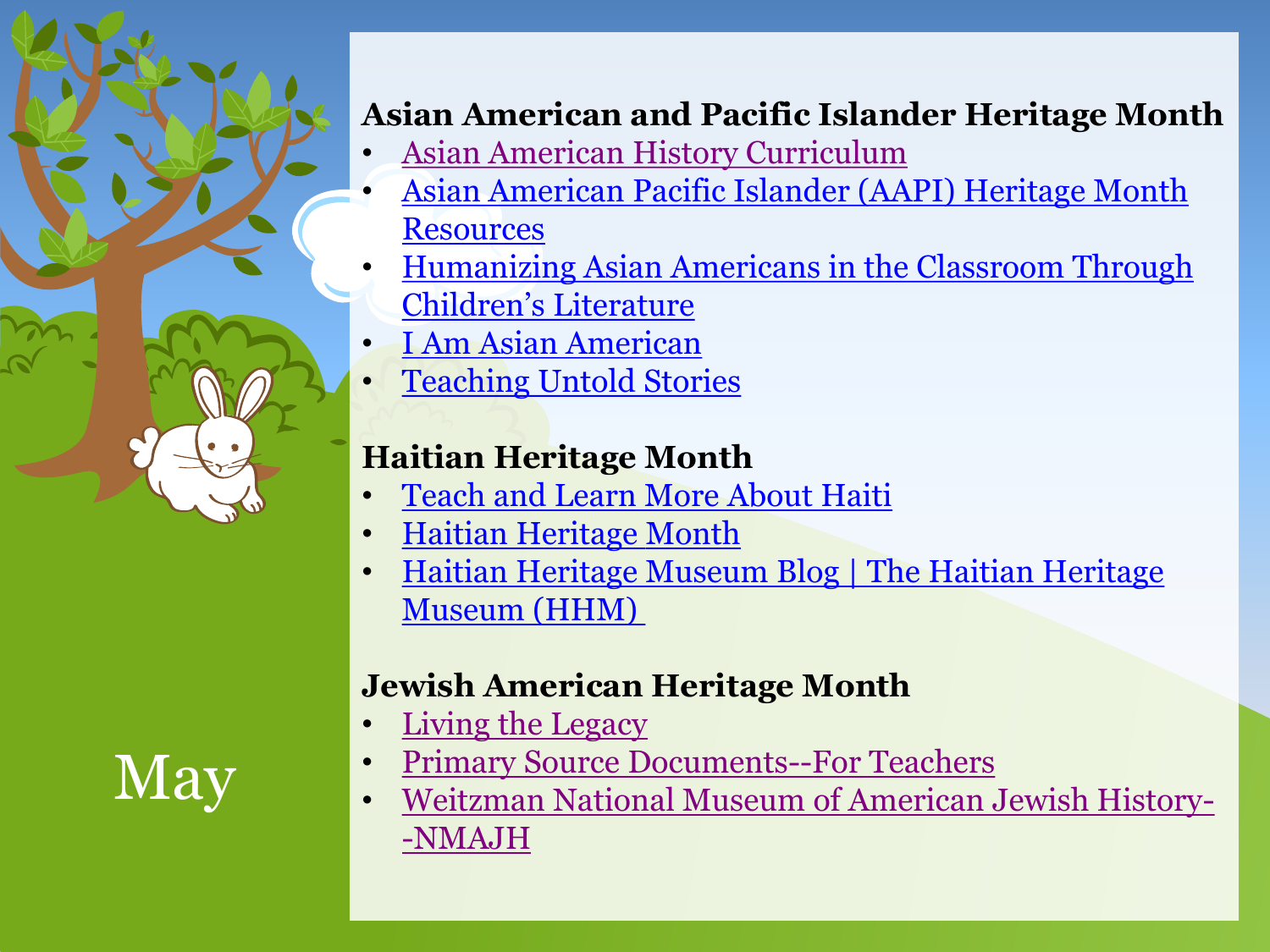### **Labor History Month**

- [Labor Matters](https://www.learningforjustice.org/classroom-resources/lessons/labor-matters)
- [Looking at Labor](https://www.learningforjustice.org/classroom-resources/lessons/looking-at-labor)
- [Labor Commission on Racial and Economic Justice with Toolkit](https://racial-justice.aflcio.org/blog/est-aliquid-se-ipsum-flagitiosum-etiamsi-nulla)

### **International Workers' Day** (May 1)

*The first of May is a national, [public holiday in many countries](https://en.wikipedia.org/wiki/International_Workers%27_Day) across the world, in most cases as "International Workers' Day" but also as Labour Day and May Day.*

- [May 1: International Workers Day](https://www.zinnedproject.org/news/tdih/international-workers/)
- [International History of May Day](https://www.foundsf.org/index.php?title=The_Incomplete,_True,_Authentic_and_Wonderful_History_of_May_Day)

### **Cinco de Mayo** (May 5)

- [Rethinking Cinco De Mayo](https://www.zinnedproject.org/if-we-knew-our-history/rethinking-cinco-de-mayo/)
- [Mexican culture cannot be reduced to tacos, oversized sombreros](https://www.learningforjustice.org/magazine/what-is-cinco-de-mayo)  [and piñatas.](https://www.learningforjustice.org/magazine/what-is-cinco-de-mayo)

### **Mother's Day** (second Sunday)

- [Embracing All Families on Mother's Day](https://www.welcomingschools.org/pages/a-note-on-mothers-fathers-day1/)
- [Mother's Day Inclusive Books and Activities](https://teachingwithhaley.com/2020/04/26/mothers-day-and-fathers-day-in-the-inclusive-classroom/)

### **Eid ul Fitr**

- [Teaching About Ramadan and Eid](https://www.learningforjustice.org/magazine/teaching-about-ramadan-and-eid)
- [Learning Activities for the Islamic Festival of Eid-al-Fitr](https://www.pathstoliteracy.org/blog/learning-activities-islamic-festival-eid-al-fitr)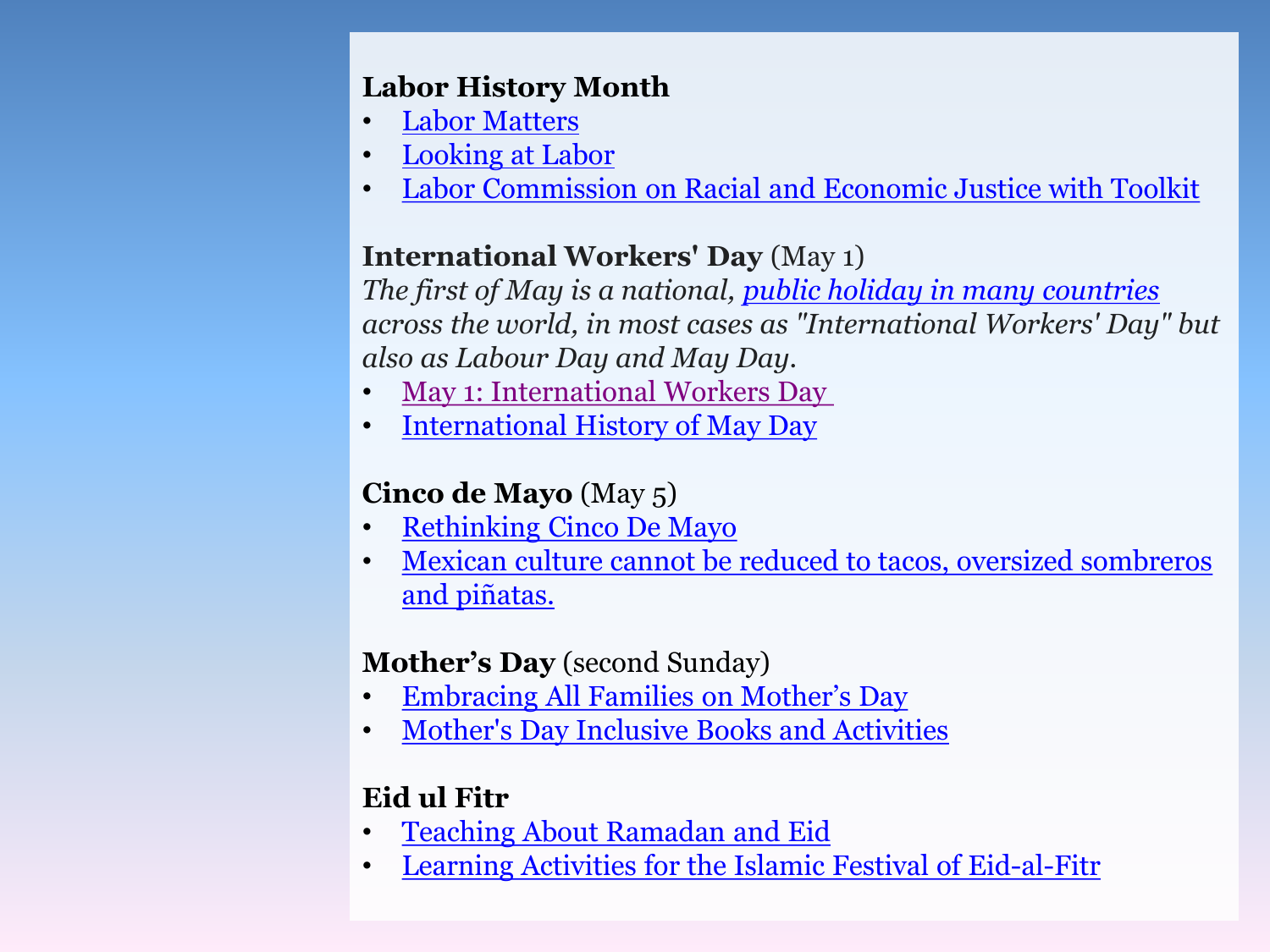### **Day of the Teacher** (second Wednesday)

- [Appreciation for My Fellow Teachers](https://www.learningforjustice.org/magazine/appreciation-for-my-fellow-teachers)
- [Why Schools Need More Teachers of Color](https://www.theatlantic.com/education/archive/2015/08/teachers-of-color-white-students/400553/)[—](https://www.theatlantic.com/education/archive/2015/08/teachers-of-color-white-students/400553/)[for White Students](https://www.theatlantic.com/education/archive/2015/08/teachers-of-color-white-students/400553/)

### **World Day for Cultural Diversity** (May 21)

- [World Day for Cultural Diversity](https://www.parenta.com/2020/05/01/world-day-for-cultural-diversity/)
- [World Day for Cultural Diversity for Dialogue and Development |](https://www.un.org/en/observances/cultural-diversity-day)  [United Nations](https://www.un.org/en/observances/cultural-diversity-day)

### **Harvey Milk Day** (May 22)

- [Harvey Milk Day Resources](https://www.alameda.k12.ca.us/HarveyMilkDayResources)
- [Using The Harvey Milk Story in Schools](https://milkfoundation.org/harvey-milk-holiday-may-22/using-the-harvey-milk-story-in-schools/)
- [Harvey Milk Day Curricula from California Safe Schools Coalition](http://www.safeschoolscoalition.org/HarveyMilkDay/HarveyMilkCurricula.html)  [and Friends](http://www.safeschoolscoalition.org/HarveyMilkDay/HarveyMilkCurricula.html)

### **Vesak Day**

- [Vesak Day | United Nations](https://www.un.org/en/observances/vesak-day)
- [Buddhists and Racial Justice: A History](https://tricycle.org/trikedaily/buddhists-racial-justice/)
- [Buddha + Black Lives Matter: Racial Justice Toolkit](http://buddhistpeacefellowship.org/buddha-black-lives-matter-racial-justice-toolkit/)

### **Memorial Day** (last Monday)

- [The Forgotten Black History of How Memorial Day Started](https://time.com/5836444/black-memorial-day/)
- [The Real Origins of Memorial Day](https://www.learningforjustice.org/classroom-resources/texts/the-real-origins-of-memorial-day)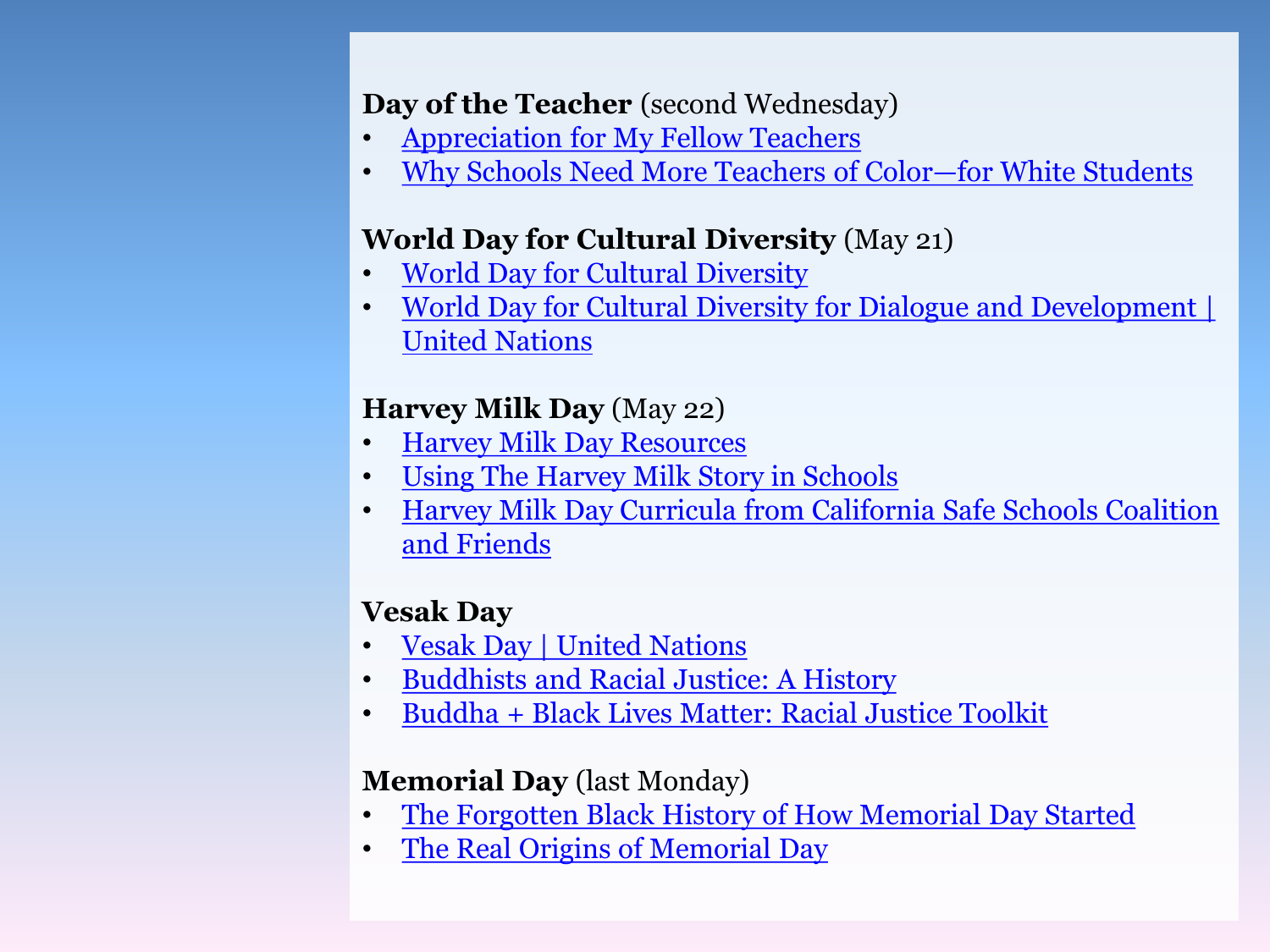### **PRIDE Month**

*Lesbian, Gay, Bisexual, Transgender and Queer (LGBTQ) Pride Month is currently celebrated each year in the month of June to honor the 1969 Stonewall Uprising in Manhattan. The purpose of the commemorative month is to recognize the impact that lesbian, gay, bisexual and transgender individuals have had on history locally, nationally, and internationally.*

- [LGBTQ Pride Month and Education Resources](https://www.adl.org/education/resources/tools-and-strategies/lgbtq-pride-month-and-education-resources)
- [MDUSD Resources](https://www.mdusd.org/lgbtqia)

### *The Rainbow Community Center, located*

*online ([https://www.rainbowcc.org](https://www.rainbowcc.org/)) and in Concord, has been offering support and social opportunities to the LGBTQI+ community since 1995. The RCC offers Community Mental Health services, a houseless transitional youth program, a food pantry, youth and adult programs, and a vast education and training program for community members and educators.*

### **Shavuot**

June

mu

- [9 Things You Didn't Know About Shavuot](https://www.myjewishlearning.com/article/9-things-you-didnt-know-about-shavuot/)
- **[Shavuot for Black Lives](https://www.jfrej.org/assets/uploads/Shavuot-WHOLE_Final.pdf)**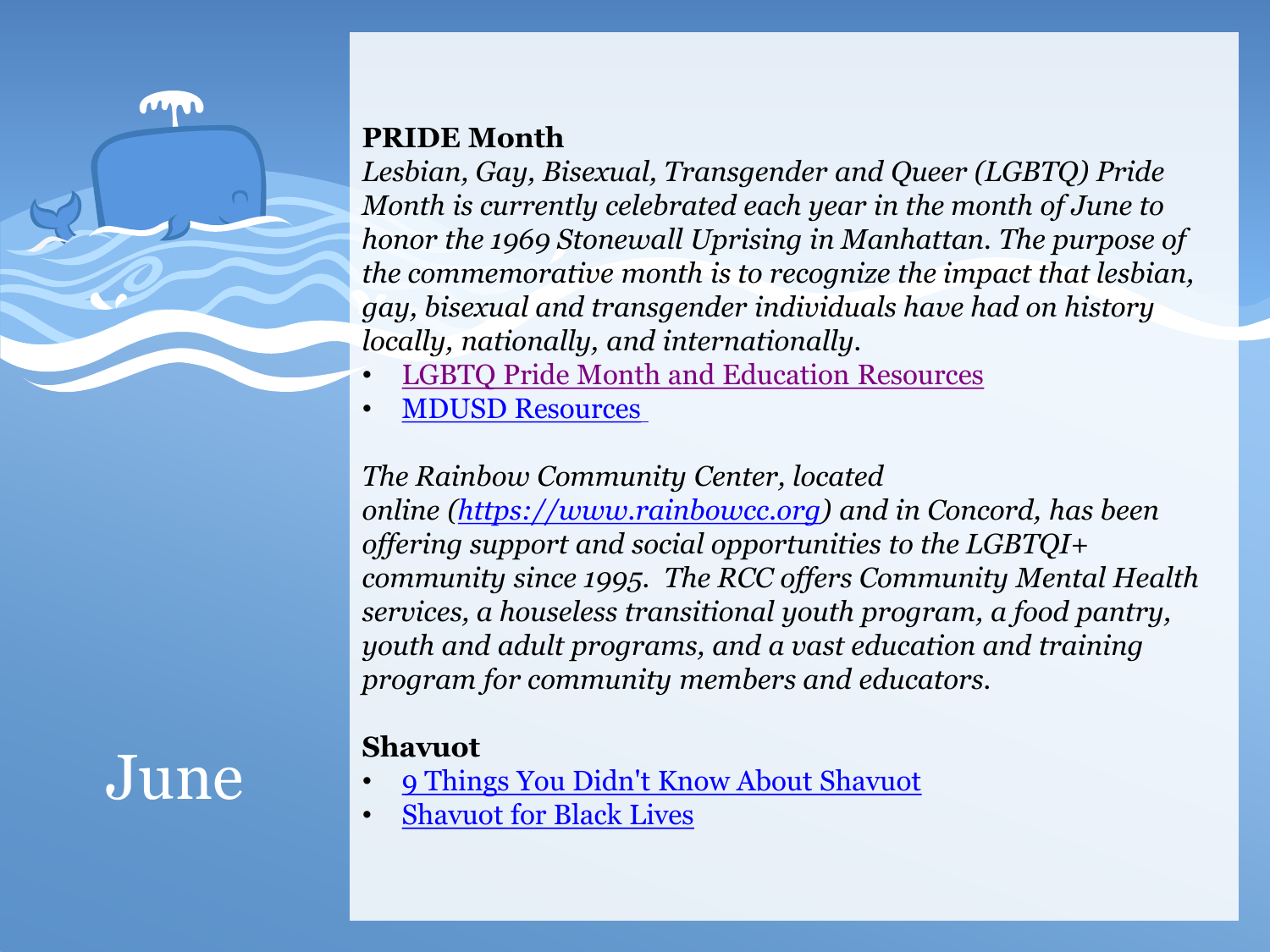# **Black August**

• [Black August Celebrates the History of Black Resistance in](https://www.teenvogue.com/story/what-is-black-august)  [the US](https://www.teenvogue.com/story/what-is-black-august)

# **Hiroshima Day** (Aug 6)

- [Why Japan? The Racism of Hiroshima and Nagasaki](https://theecologist.org/2016/aug/17/why-japan-racism-hiroshima-and-nagasaki-bombings)  [Bombings](https://theecologist.org/2016/aug/17/why-japan-racism-hiroshima-and-nagasaki-bombings)
- [The Racist Foundations of Nuclear Architecture](http://bostonreview.net/war-security-global-justice/elaine-scarry-racist-foundation-nuclear-architecture)

# **Commemoration of Ferguson Uprising** (Aug 10)

- [Facing History: Michael Brown](https://lanetwork.facinghistory.org/michael-brown/)
- [Ferguson, USA](https://www.learningforjustice.org/magazine/spring-2015/ferguson-usa)
- [Talking With Students About Ferguson and Racism](https://www.learningforjustice.org/magazine/talking-with-students-about-ferguson-and-racism)
- [Michael Brown is killed by a police officer in Ferguson](https://www.history.com/this-day-in-history/michael-brown-killed-by-police-ferguson-mo)
- [Facing Ferguson: News Literacy in a Digital Age](https://www.facinghistory.org/resource-library/facing-ferguson-news-literacy-digital-age)

# **International Day of the World's Indigenous Peoples** (Aug 9)

- [California Indian History Curriculum and Lesson Plans](https://www.csus.edu/college/education/engagement/california-indian-coalition-curriculum.html) (CIHCC)
- [UNESSO Indigenous Peoples Day N](https://en.unesco.org/commemorations/indigenouspeoplesday)ICOA[—](https://www.nicoa.org/international-day-of-the-worlds-indigenous-people/)International Day of the Worlds Indigenous People

# August

ſ

 $\blacksquare$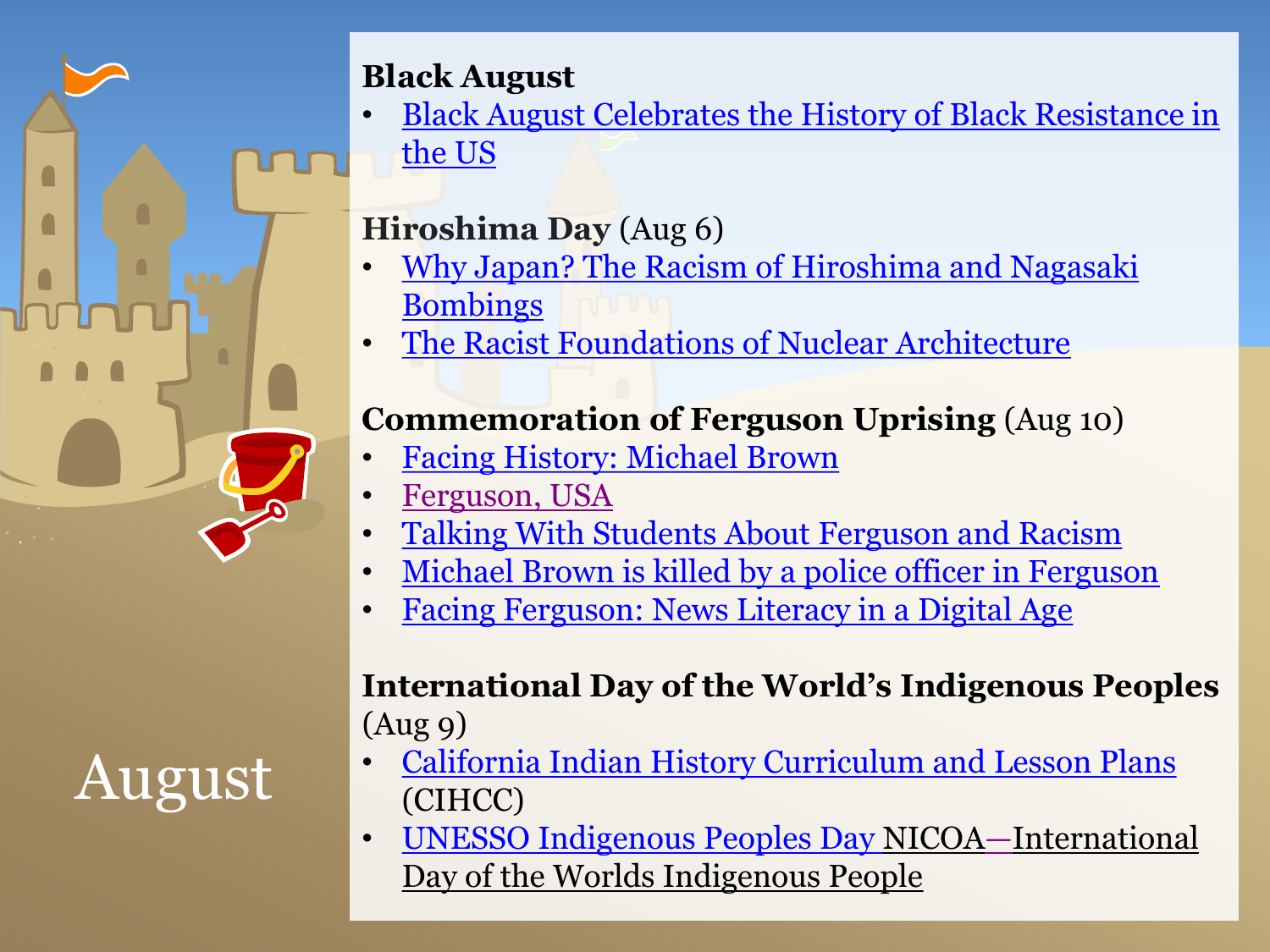### **19th Amendment** (Aug 18)

- [Ain't](https://blogs.loc.gov/teachers/2019/02/aint-i-a-woman-a-suffrage-story-for-black-history-month/) [I a Woman, A Suffrage Story](https://blogs.loc.gov/teachers/2019/02/aint-i-a-woman-a-suffrage-story-for-black-history-month/)
- [Unsung Voices: Black Women and Their Role In Women's](https://www.womenshistory.org/resources/lesson-plan/unsung-voices-black-women-and-their-role-womens-suffrage)  **[Suffrages](https://www.womenshistory.org/resources/lesson-plan/unsung-voices-black-women-and-their-role-womens-suffrage)**

### **World Humanitarian Day** (Aug 19)

• [United Nations: World Humanitarian Day](https://www.un.org/en/observances/humanitarian-day)

### **Commemoration of the First Enslaved Africans Arriving in Virginia 1619** (Aug 20)

**[Resistance to Slavery](https://www.pbs.org/wnet/african-americans-many-rivers-to-cross/classroom/resistance-to-slavery-lesson-plan/)** 

# **Commemoration of Nat Turner Rebellion** (Aug 21)

- [Nat Turner, Freedom Fighter](https://www.learningforjustice.org/classroom-resources/texts/nat-turner-freedom-fighter)
- [How Nat Turner Explained the Slave Rebellion He Led](https://time.com/4446349/nat-turner-rebellion-history/)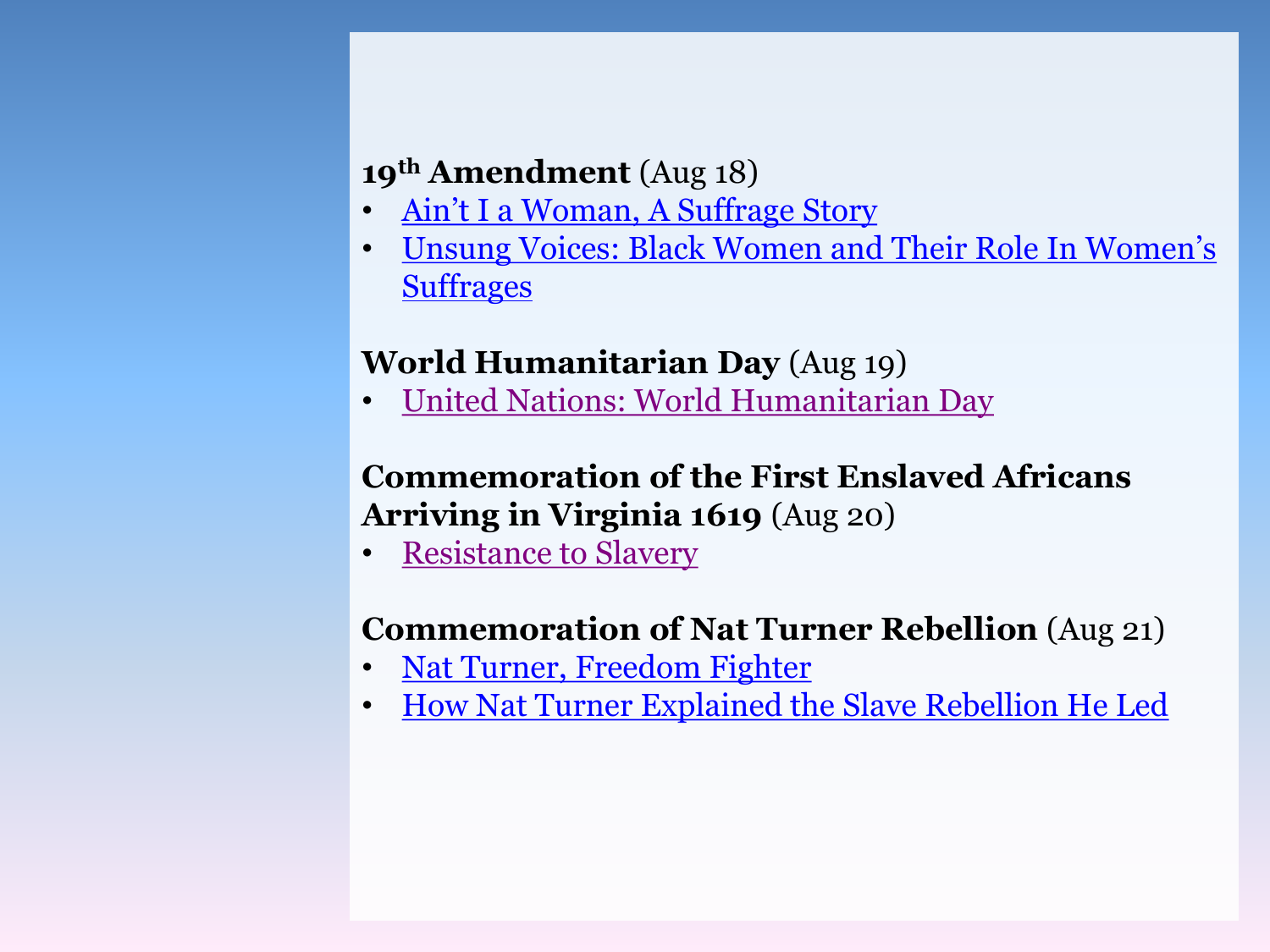### **International Day for the Remembrance of the Slave Trade and its Abolition**

*While this date recognizes the abolition of slavery, it's important to note that [modern day slavery](https://www.state.gov/what-is-modern-slavery/) exists in the United States and around the world.*

- [Resources on Human Trafficking](http://www.endslaverynow.org/act/educate)
- [The Atlantic Slave Trade: What Your Textbook Never Told](https://ed.ted.com/lessons/the-atlantic-slave-trade-what-your-textbook-never-told-you-anthony-hazard)  [You \(TED Ed Animation, Anthony Hazard\)](https://ed.ted.com/lessons/the-atlantic-slave-trade-what-your-textbook-never-told-you-anthony-hazard)
- [Who Fought to End Slavery? Meet the Abolitionists \(Zinn](https://www.zinnedproject.org/materials/who-fought-to-end-slavery-mixer)  [Project\)](https://www.zinnedproject.org/materials/who-fought-to-end-slavery-mixer)

### **Women's Equality Day** (Aug 26)

- [African American Women Leaders in the Suffrage](https://suffragistmemorial.org/african-american-women-leaders-in-the-suffrage-movement/)  [Movement](https://suffragistmemorial.org/african-american-women-leaders-in-the-suffrage-movement/)
- [Jewish Suffragists](https://suffragistmemorial.org/jewish-suffragists/)
- [The Equal Rights Amendment: A 97-Year Struggle](https://www.facinghistory.org/educator-resources/current-events/equal-rights-amendment-97-year-struggle)

### **Commemoration of the March on Washington** (Aug 28)

- [Social Welfare History Project](https://socialwelfare.library.vcu.edu/eras/march-on-washington-august-28-1963/)
- **[March on Washington -](https://www.history.com/topics/black-history/march-on-washington#:~:text=Officially%20called%20the%20March%20on,the%20press%20covered%20the%20event) [Black History](https://www.history.com/topics/black-history/march-on-washington#:~:text=Officially%20called%20the%20March%20on,the%20press%20covered%20the%20event)**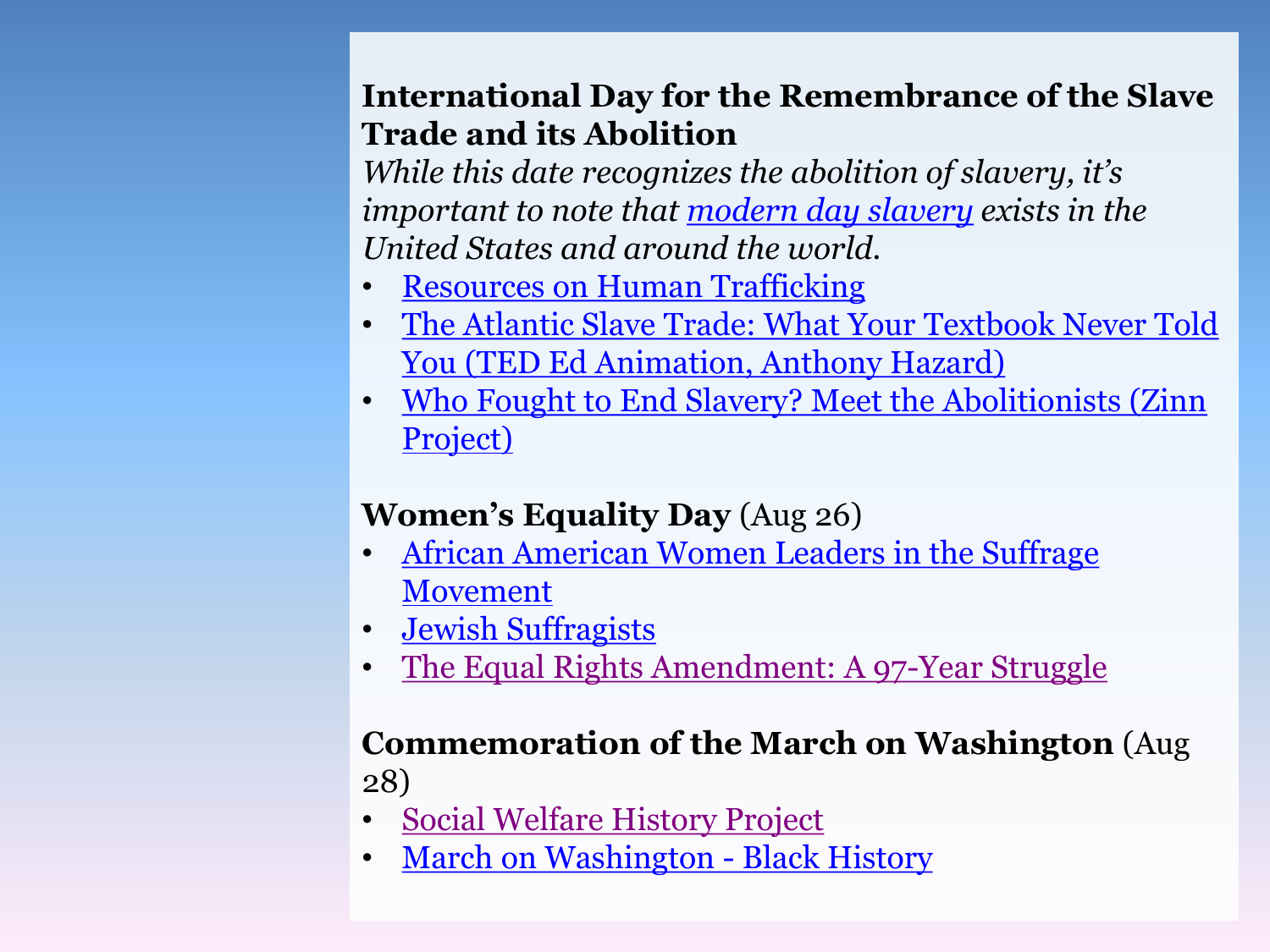# **The End of World War II** (Sept 2)

- **[Tension in a Peacetime Society](https://www.ww2classroom.org/system/files/essays/WWII_CURRICULUM_GUIDE_VOL-4_OVERVIEW-ESSAY-6-Tension-in-a-Peacetime-Society.pdf)**
- [Japanese American Incarceration](https://www.facinghistory.org/explore-facing-historys-educator-resources-japanese-american-incarceration)
- [Fighting for the Right to Fight](https://www.nationalww2museum.org/sites/default/files/2019-11/FFRTF-MiddleSchoolClassroomGuide.pdf)
- [Two Front War](https://www.nhd.org/sites/default/files/Two-Front War  Plesson Plan.pdf)

# **Rosh Hashanah and Yom Kippur**

- [High Holiday Resources](https://www.lookstein.org/resources/holidays/high-holidays-resources/)
- [Social Justice: Yom Kippur Activities for Families](https://reformjudaism.org/jewish-holidays/yom-kippur/pursuing-social-justice-yom-kippur-activities-families)
- [Jewish Diversity and Innovation: The View from the](https://jwa.org/teach/golearn/nov06)  [Kitchen](https://jwa.org/teach/golearn/nov06)

# **Labor Day** (first Monday)

• [Honoring the Pullman Porters who Helped Bar](https://www.becauseofthemwecan.com/blogs/botwc-firsts/honoring-the-pullman-porters-who-helped-bar-discrimination-at-work)  [Discrimination at Work](https://www.becauseofthemwecan.com/blogs/botwc-firsts/honoring-the-pullman-porters-who-helped-bar-discrimination-at-work)

### **Adoption of Constitution of the United States** (Sept 17)

- 
- September : [Enslavement in the Constitution](https://www.learningforjustice.org/podcasts/teaching-hard-history/american-slavery/slavery-in-the-constitution) September : [How](https://www.crf-usa.org/images/pdf/challenge/How-Should-We-Judge-Nation-Founders.pdf) [Should We Judge our Nation's Founders?](https://www.crf-usa.org/images/pdf/challenge/How-Should-We-Judge-Nation-Founders.pdf)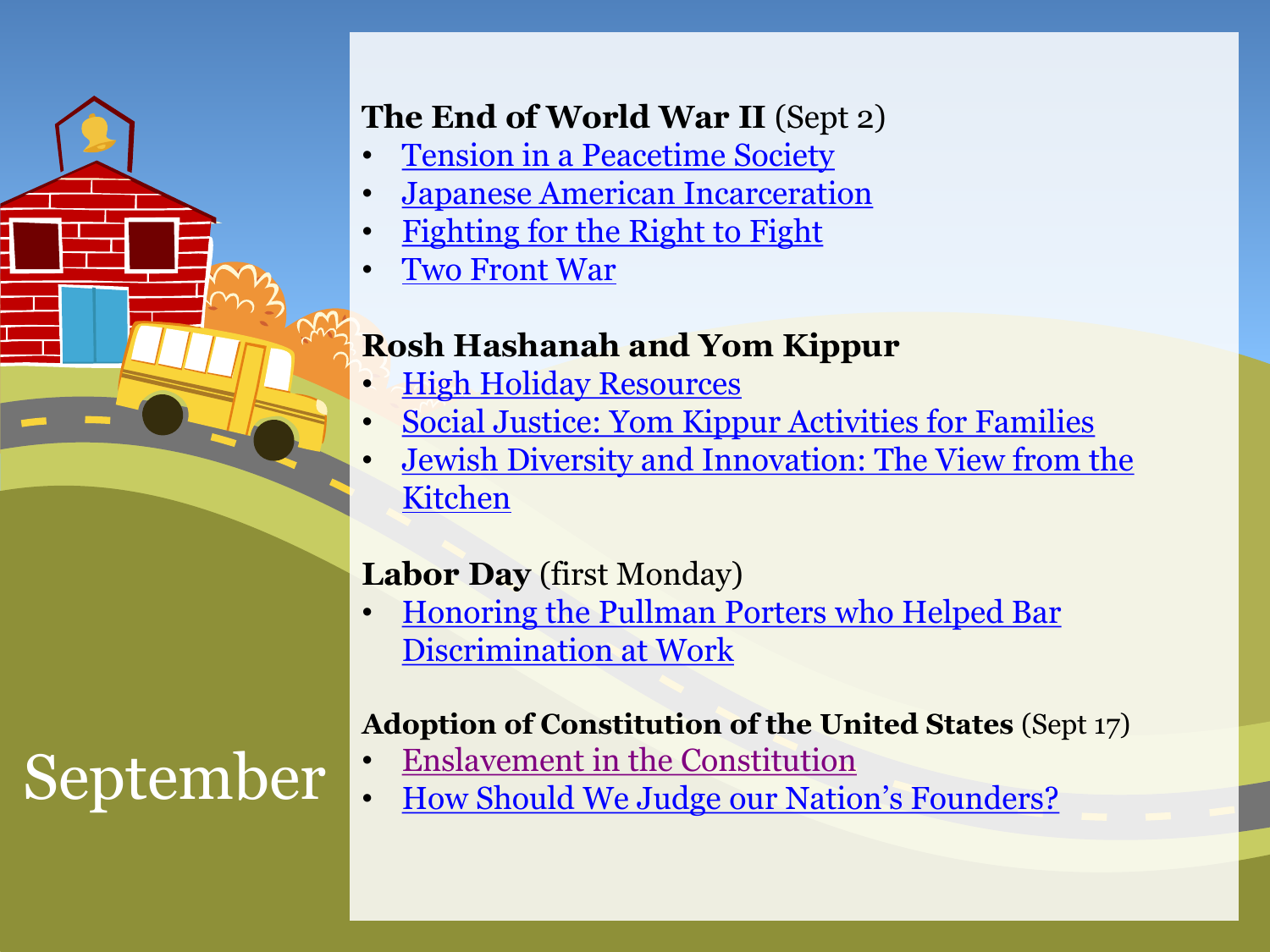### **Hispanic Heritage Month** (Sept 15-Oct 15)

*Note, debate exists within Latino communities regarding the use of the word Hispanic.* [What's the difference between Hispanic, Latino](https://www.youtube.com/watch?v=D3hqYDFXs5I)  [and Latinx?](https://www.youtube.com/watch?v=D3hqYDFXs5I)

- [Are You Ready to Celebrate Hispanic Heritage Month?](https://www.learningforjustice.org/the-moment/september-8-2020-are-you-ready-to-celebrate-hispanic-heritage-month)
- [Celebrate National Hispanic Heritage Month](https://www.learningforjustice.org/the-moment/september-12-2019-celebrate-national-hispanic-heritage-month)

### **The French abolish slavery in all their territories** (Sept 16)

• [Slavery Remembrance: Museums](https://slaveryandremembrance.org/partners/search/) (search for France)

### **Mexican Independence Day** (Sept 16)

• [Mexican Culture and History through Its National Holidays](https://edsitement.neh.gov/lesson-plans/mexican-culture-and-history-through-its-national-holidays) 

### **International Peace Day** (Sept 21)

• [UN Peace Day Activities for Children](https://internationaldayofpeace.org/get-involved/children-and-youth/) 

### **Autumn Equinox** (Sept 22)

• [Native American Autumn Mythology](http://www.native-languages.org/legends-autumn.htm) 

### **California Native American Day** (Sept 24)

- [Learn about California Native American Day with music and](https://www.youtube.com/watch?v=mnlSBSVssN0)  [education](https://www.youtube.com/watch?v=mnlSBSVssN0)
- [Museum of the American Indian-](https://www.marinindian.com/) [Marin](https://www.marinindian.com/)
- [California Indian Museum and Cultural Center](https://cimcc.org/)
- [Resources -](https://www.cde.ca.gov/sp/ai/re/) [American Indian \(CA Dept](https://www.cde.ca.gov/sp/ai/re/) [of Education\)](https://www.cde.ca.gov/sp/ai/re/)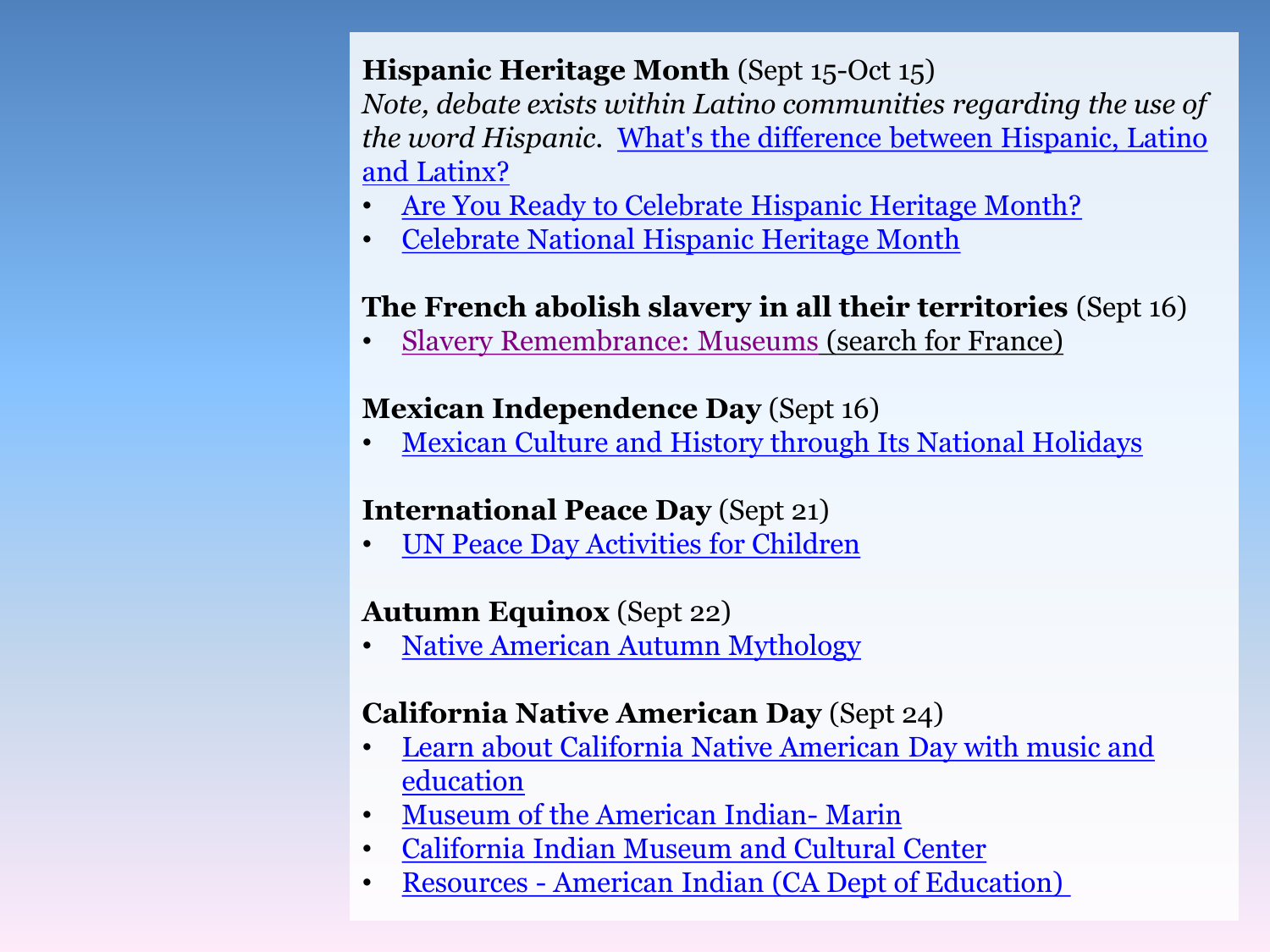

### **LGBT+ History Month:**

International Lesbian Day (Oct 8) National Coming Out Day (Oct 11) International Pronouns Day (Oct 20) Spirit Day (Oct 21) LGBTQ Center Awareness Day (Oct 19) Ace Week formerly Asexual Awareness Week (Oct 24-30) Intersex Day of Awareness (Oct 26)

- **[Teaching LGBTQ History](https://www.lgbtqhistory.org/)**
- [GLSEN Educator Resources](https://www.glsen.org/resources/educator-resources)

# **Filipino American History Month**

- [Filipino American History Month -](https://www.cta.org/awareness-events/filipino-american-history-month) [California Teachers](https://www.cta.org/awareness-events/filipino-american-history-month)  [Association](https://www.cta.org/awareness-events/filipino-american-history-month)
- [About Filipino American History Month -](http://fanhs-national.org/filam/about/) [FANHS](http://fanhs-national.org/filam/about/)

# **October**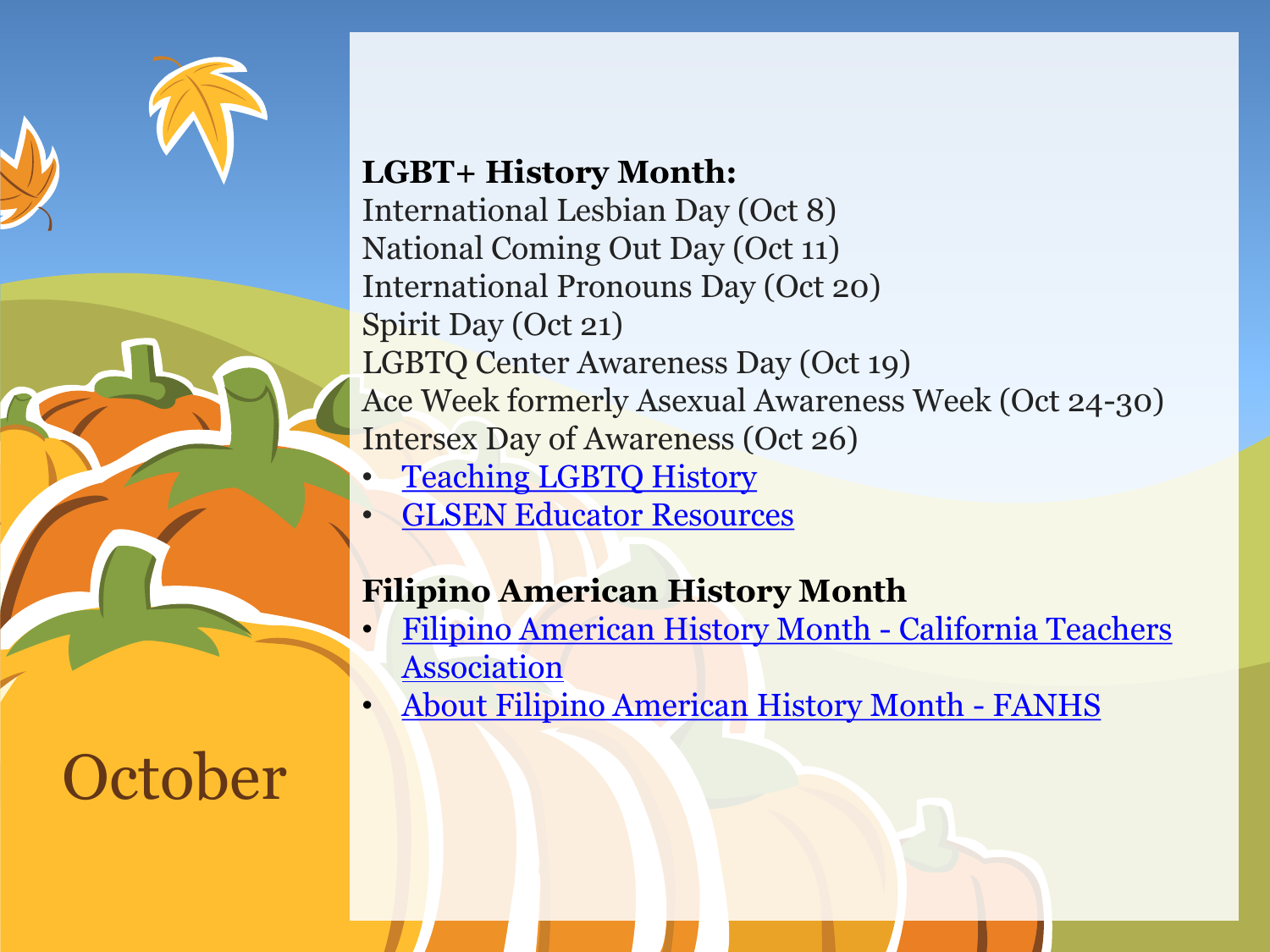## **International Day of Non-Violence** (Oct 2)

- [United Nations: International Day of Non-Violence](https://www.un.org/en/observances/non-violence-day)
- [Nonviolence: The Martin Luther King, Jr., Research and](https://kinginstitute.stanford.edu/encyclopedia/nonviolence)  [Education Institute](https://kinginstitute.stanford.edu/encyclopedia/nonviolence)

## **Shawnee Native American Chief Tecumseh was killed-** (Oct 5)

- [6 Things You May Not Know About Tecumseh](https://www.history.com/news/6-things-you-may-not-know-about-tecumseh)
- [Tecumseh \(US National Park Service\)](https://www.nps.gov/people/tecumseh.htm)

# **Navratri and Vijayadashami**

• [Is Our Society Ready For A Gender-Sensitised](https://feminisminindia.com/2018/10/17/devi-gender-sensitised/) [Understanding Of Devi?](https://feminisminindia.com/2018/10/17/devi-gender-sensitised/)

# **Indigenous People Day** (Oct 11)

- [Family Action Toolkit](https://booksforlittles.com/student-ignition-society/sis-resources/toolkit-indigenous-peoples-day/)
- Exploring the Native and Indigenous people of the Bay [Area](https://www.learningforjustice.org/learning-plan/exploring-the-native-and-indigenous-people-of-the-bay-area-0)

# **National Stop Bullying Day** (Oct 13)

- [The right to be free from racism at school](https://www.elc-pa.org/wp-content/uploads/2020/09/Right-To-Be-Free-From-Racial-Discrimination.pdf)
- [Racial Bullying is Harassment](https://www.aclunc.org/our-work/know-your-rights/know-your-rights-bullying-and-harrassment)
- [Legal Guidance on Students' Rights](https://neaedjustice.org/wp-content/uploads/2018/04/NEA-Legal-Guidance-on-Students-Rights-2018.03.13.pdf)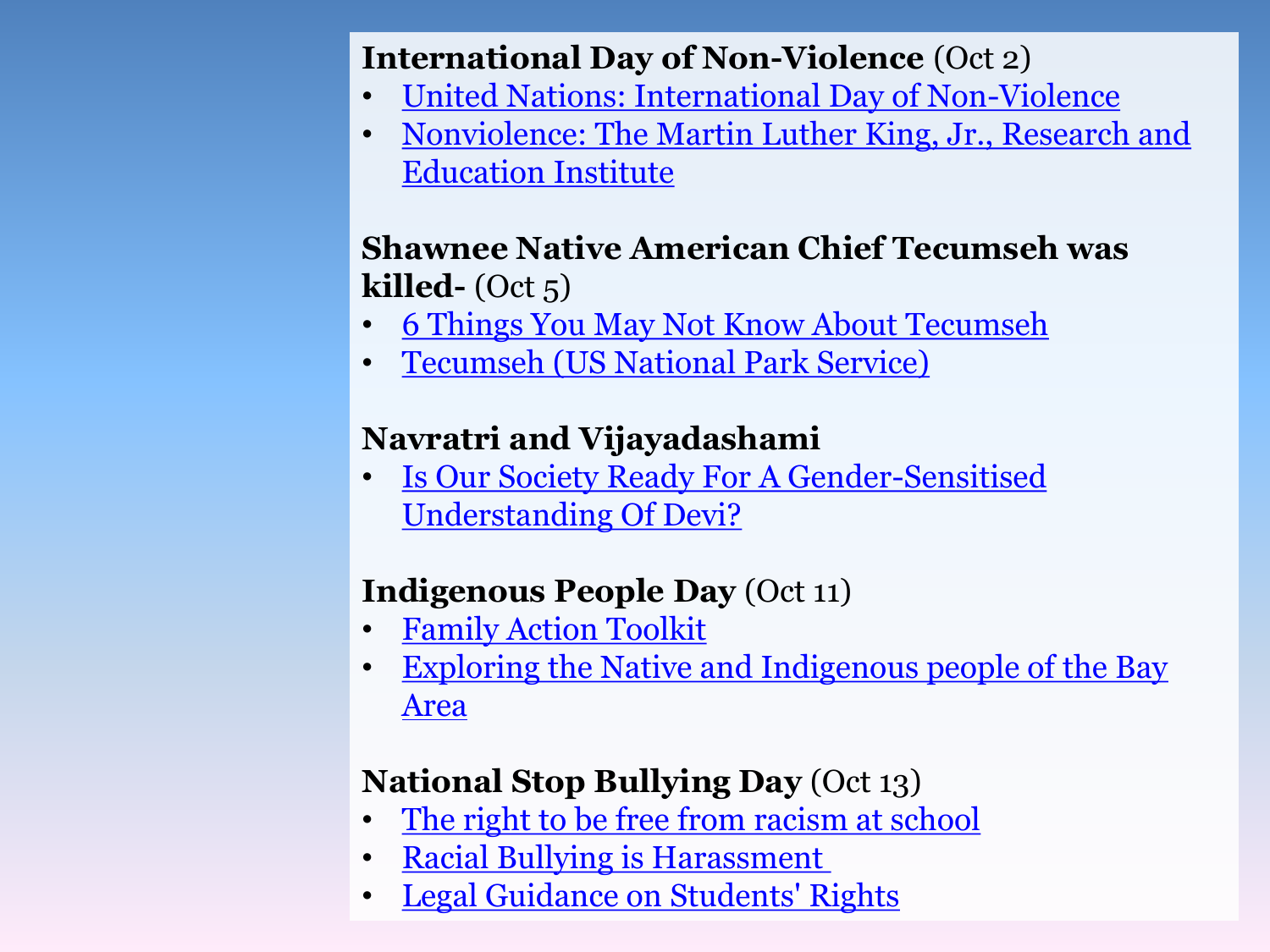### **Black Poetry Day** (Oct 17)

- [Lift Every Voice | Celebrating African American Poetry](https://www.africanamericanpoetry.org/#Poets-Scroll-Placer)
- [Black Poetry](https://www.poetryfoundation.org/collections/101640/celebrating-black-history-month)
- [Honoring Jupiter Hammon, the First Published African American](https://ncte.org/blog/2020/10/celebrating-black-poetry/)  [Poet](https://ncte.org/blog/2020/10/celebrating-black-poetry/)

### **International Day for the Eradication of Poverty** (Oct 17)

• [Teaching about poverty](https://www.learningforjustice.org/magazine/international-day-for-the-eradication-of-poverty)

# **Milad un-Nabi (Mawlid)**

- [Promoting Understanding: Islam](https://ca.pbslearningmedia.org/collection/promoting-understanding-islam/)
- [Mawlid in Africa](https://multiculturalkidblogs.com/2020/10/13/mawlid-in-africa/)

### **Make a Difference Day** (Oct 23)

- [10 Keys to Everyday Anti-Racism](https://greatergood.berkeley.edu/article/item/ten_keys_to_everyday_anti_racism)
- [Racial Equity Tools](https://www.racialequitytools.org/resources/fundamentals/resource-list/resource-lists)

### **Diwali**

- [Diwali in the Classroom: A Parent's Perspective](https://www.learningforjustice.org/magazine/diwali-in-the-classroom-a-parents-perspective)
- [Google Arts and Culture: Diwali at Home](https://g.co/arts/HD5pKYh1mt6HaCeV6) [Diwali](https://kids.nationalgeographic.com/pages/article/diwali)[—](https://kids.nationalgeographic.com/pages/article/diwali)[Festival of](https://kids.nationalgeographic.com/pages/article/diwali)  [Lights](https://kids.nationalgeographic.com/pages/article/diwali)

### **National Immigrants Day** (Oct 28)

- **[Teaching Immigration](https://www.ilctr.org/wp-content/uploads/2018/10/Teaching-Immigration-with-the-Immigrant-Stories-Project-FINAL_opt.pdf)**
- [Angel Island Immigration Station](https://www.caeducatorstogether.org/lesson-plans/nbsp2m/the-angel-island-immigration-station-a-nation-of-immigrants)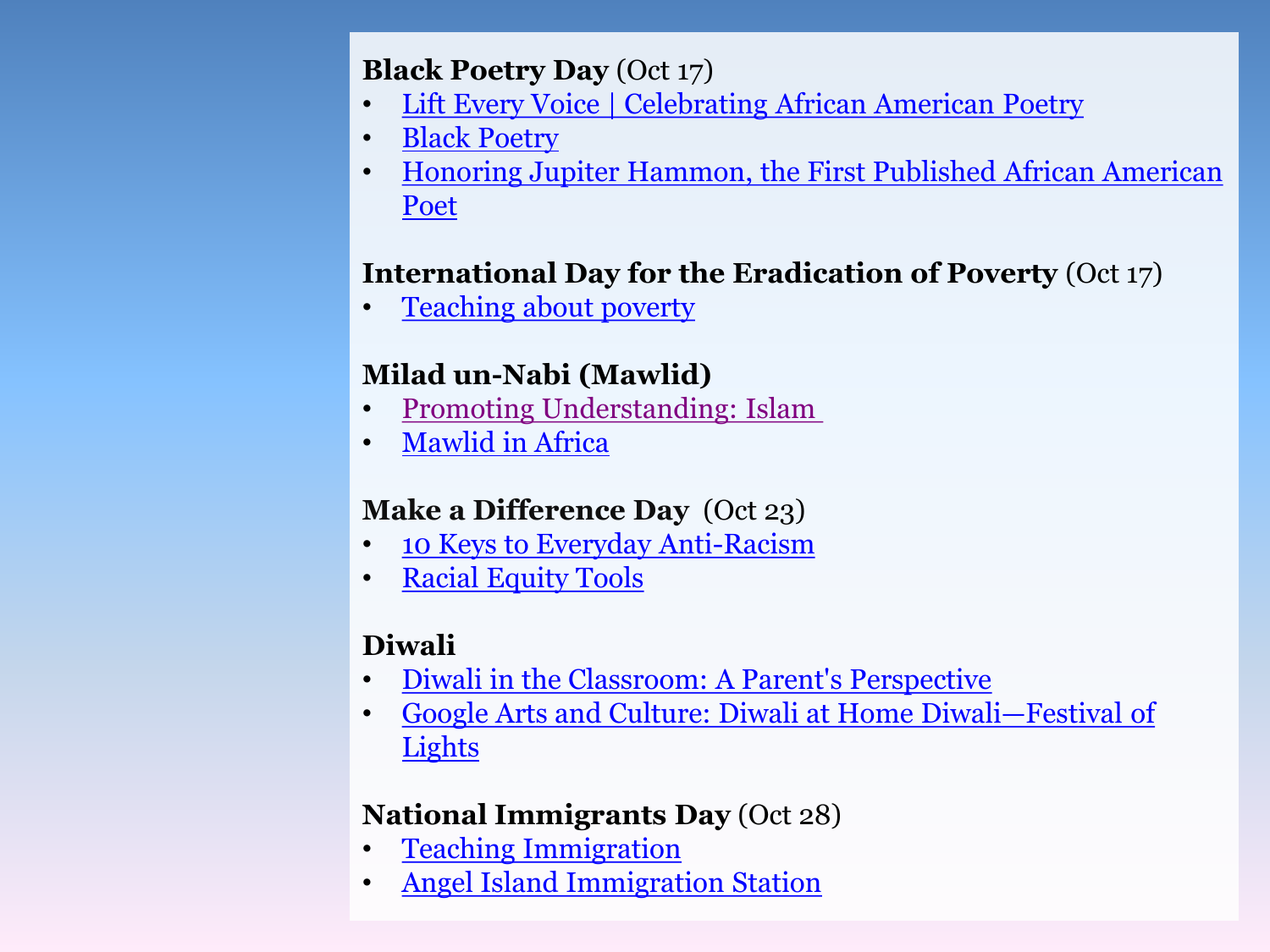# November

# **American Indian Heritage Month**

- [November Is Native American Heritage Month](https://www.learningforjustice.org/the-moment/november-4-2021-november-is-native-american-heritage-month)
- [Native American Activism: 1960s to Present](https://www.zinnedproject.org/materials/native-american-activism-1960s-to-present/)
- [Native American Heritage Month](https://www.adl.org/education/resources/tools-and-strategies/native-american-heritage-month)

# **California Sikh American Awareness and Appreciation Month**

• [Sikh Coalition](https://www.sikhcoalition.org/get-involved/california-sikh-awareness-appreciation-month/)

# **Day of the Dead** (Nov 1- 2)

- [Google Arts and Culture: Day of the Dead](https://g.co/arts/GD6CuRiSAYgTgGa7A)
- [Day of the Dead \(Día](https://www.history.com/topics/halloween/day-of-the-dead) [de los](https://www.history.com/topics/halloween/day-of-the-dead) [Muertos\)](https://www.history.com/topics/halloween/day-of-the-dead)
- [Let Dia](https://www.learningforjustice.org/magazine/let-dia-de-los-muertos-stand-on-its-own) [De Los Muertos](https://www.learningforjustice.org/magazine/let-dia-de-los-muertos-stand-on-its-own) [Stand on Its Own](https://www.learningforjustice.org/magazine/let-dia-de-los-muertos-stand-on-its-own)

# **Veterans' Day** (Nov 11)

- [Veterans Day: 11 LGBTQ Military Heroes](https://taggmagazine.com/11-lgbtq-military-heroes-veterans-day/)
- [National Native American Veterans Memorial](https://americanindian.si.edu/visit/washington/nnavm)
- Since the Civil War, Asian Americans have served in the [military with distinction](https://www.nbcnews.com/news/asian-america/civil-war-asian-americans-soldiers-have-served-distinction-n1008476)

# **World Kindness Day** (Nov 13)

• [Teaching Kindness Isn't Enough](https://www.learningforjustice.org/magazine/fall-2019/teaching-kindness-isnt-enough)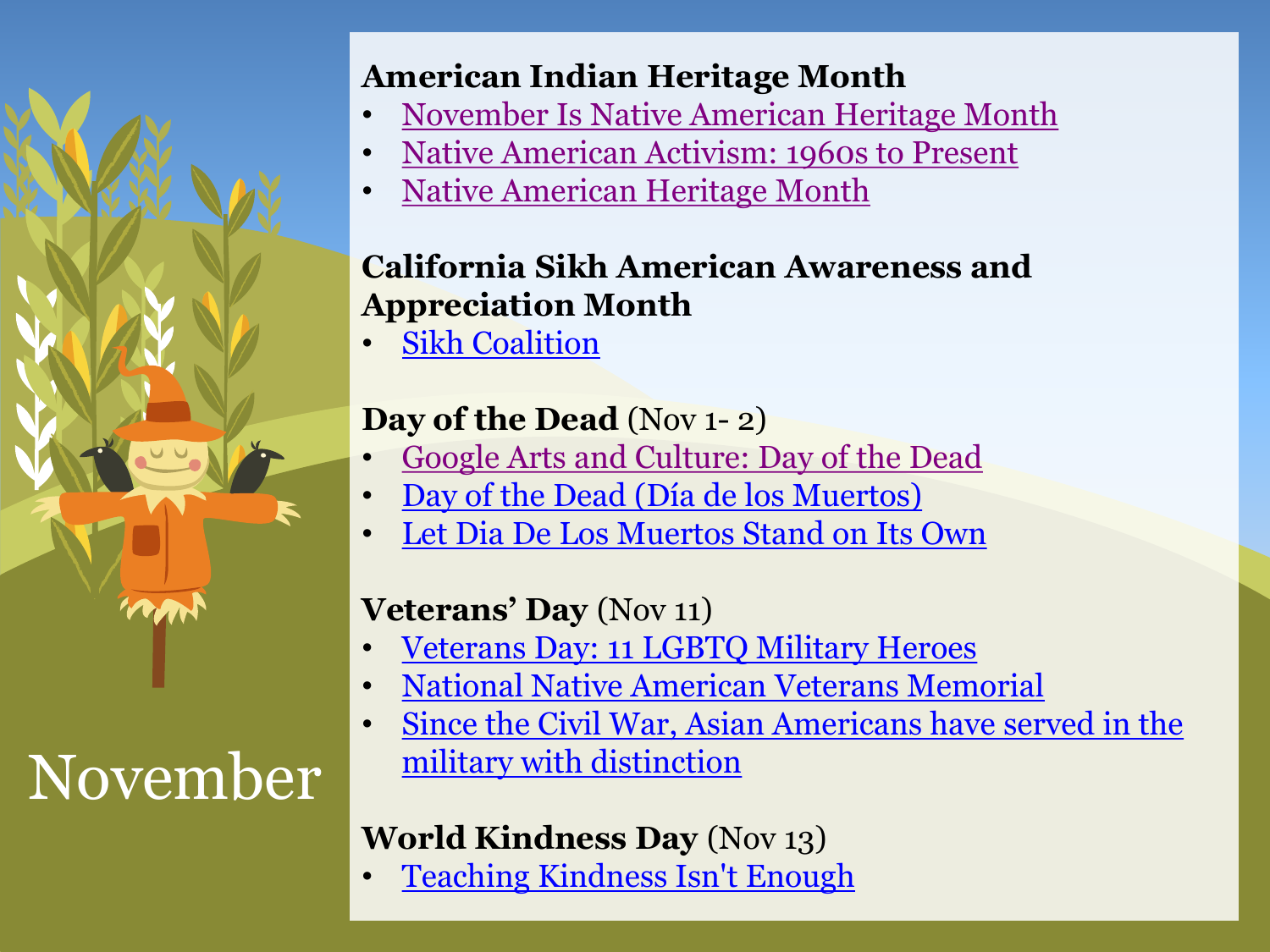### **Transgender Day of Remembrance** (Nov 20)

- [Transgender Day of Remembrance](https://www.glaad.org/tdor)
- [Transgender Day of Remembrance](https://gsanetwork.org/resources/transgender-day-of-remembrance/)
- [On Transgender Day of Remembrance, Remember That](https://www.them.us/story/transgender-day-of-rememberance-black-trans-lives-matter-tony-mcdade-layleen-cubilette-polanco)  [Black Trans Lives Matter, Too](https://www.them.us/story/transgender-day-of-rememberance-black-trans-lives-matter-tony-mcdade-layleen-cubilette-polanco)

# **National Adoption Day** (Nov 23)

- [Adoptee Reading](http://adopteereading.com/) Books written by and recommended by adoptees
- [Out of the Shadows: Adoptive Families Seek to Transform](https://www.learningforjustice.org/magazine/fall-2003/out-of-the-shadows)  [Classroom Strategies](https://www.learningforjustice.org/magazine/fall-2003/out-of-the-shadows)
- [What Teachers Should Know About Adoption](https://qic-ag.org/wp-content/uploads/2017/08/QICAG-Education-Brochure-v041-final.pdf)

# **National Day of Mourning/ Thanksgiving** (Nov 25)

- Transforming Teaching and Learning About Native [Americans](https://americanindian.si.edu/nk360/)
- [Teaching Thanksgiving in a Socially Responsible Way](https://www.learningforjustice.org/magazine/teaching-thanksgiving-in-a-socially-responsible-way)
- [Thanksgiving Mourning Activity](https://www.learningforjustice.org/classroom-resources/lessons/thanksgiving-mourning)
- [6 Thanksgiving Myths and the Wampanoag Side of the](https://indiancountrytoday.com/archive/6-thanksgiving-myths-share-them-with-someone-you-know)  **[Story](https://indiancountrytoday.com/archive/6-thanksgiving-myths-share-them-with-someone-you-know)**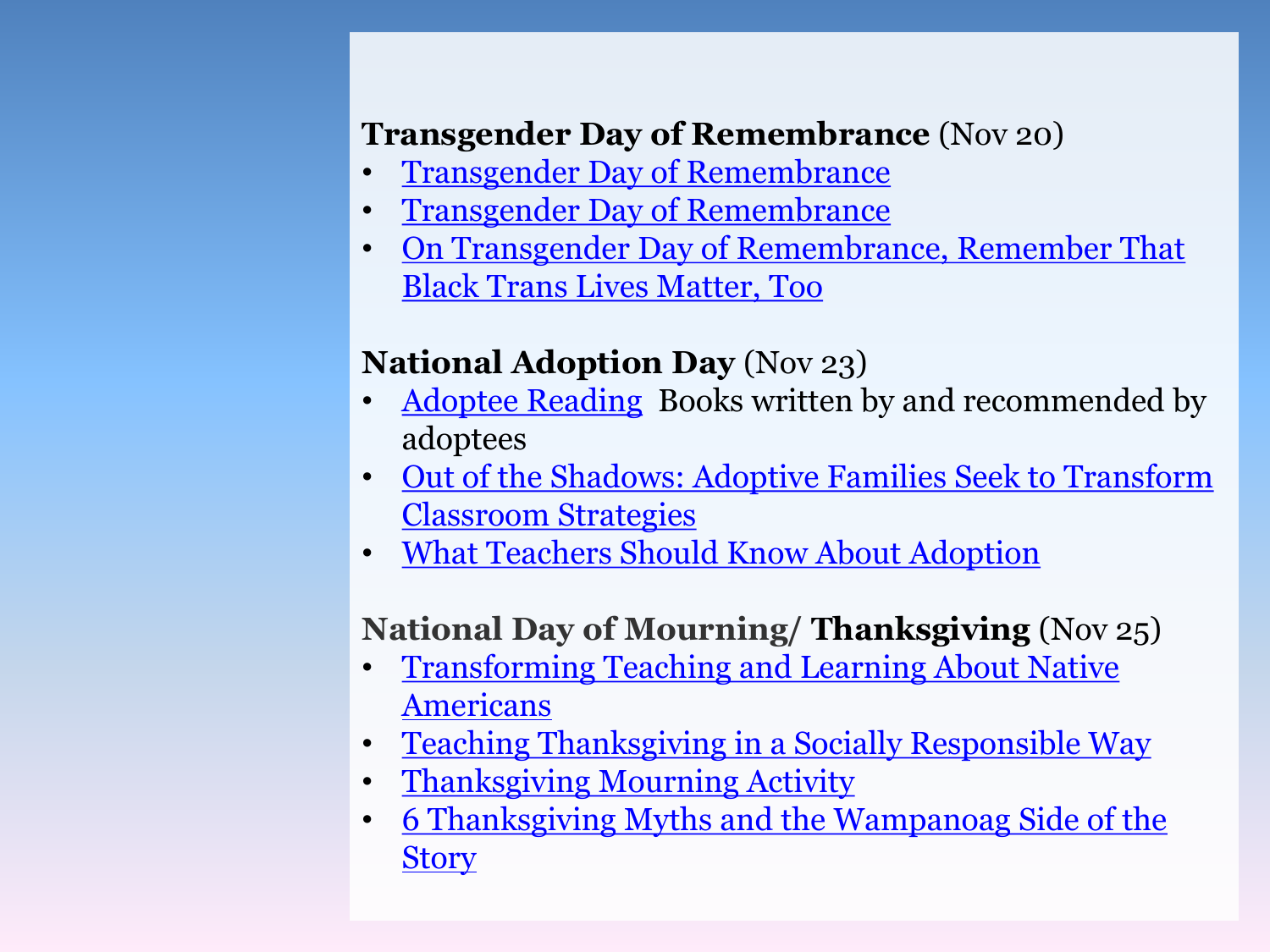### **Umoja Karamu** (Nov 28)

• [Umoja](https://www.huffpost.com/entry/umoja-karamu-the-other-thanksgiving_b_59fa31b6e4b09887ad6f3d14) [Karamu: The Other Thanksgiving](https://www.huffpost.com/entry/umoja-karamu-the-other-thanksgiving_b_59fa31b6e4b09887ad6f3d14)

# **Chanukah/ Hanukkah**

- [Candles in Our Windows](https://www.learningforjustice.org/magazine/spring-2005/candles-in-our-windows)
- [A Racial Justice Guide to the Winter Holiday Season for](https://centerracialjustice.org/resources/racial-justice-guide-holidayseason/)  [Educators and Families](https://centerracialjustice.org/resources/racial-justice-guide-holidayseason/)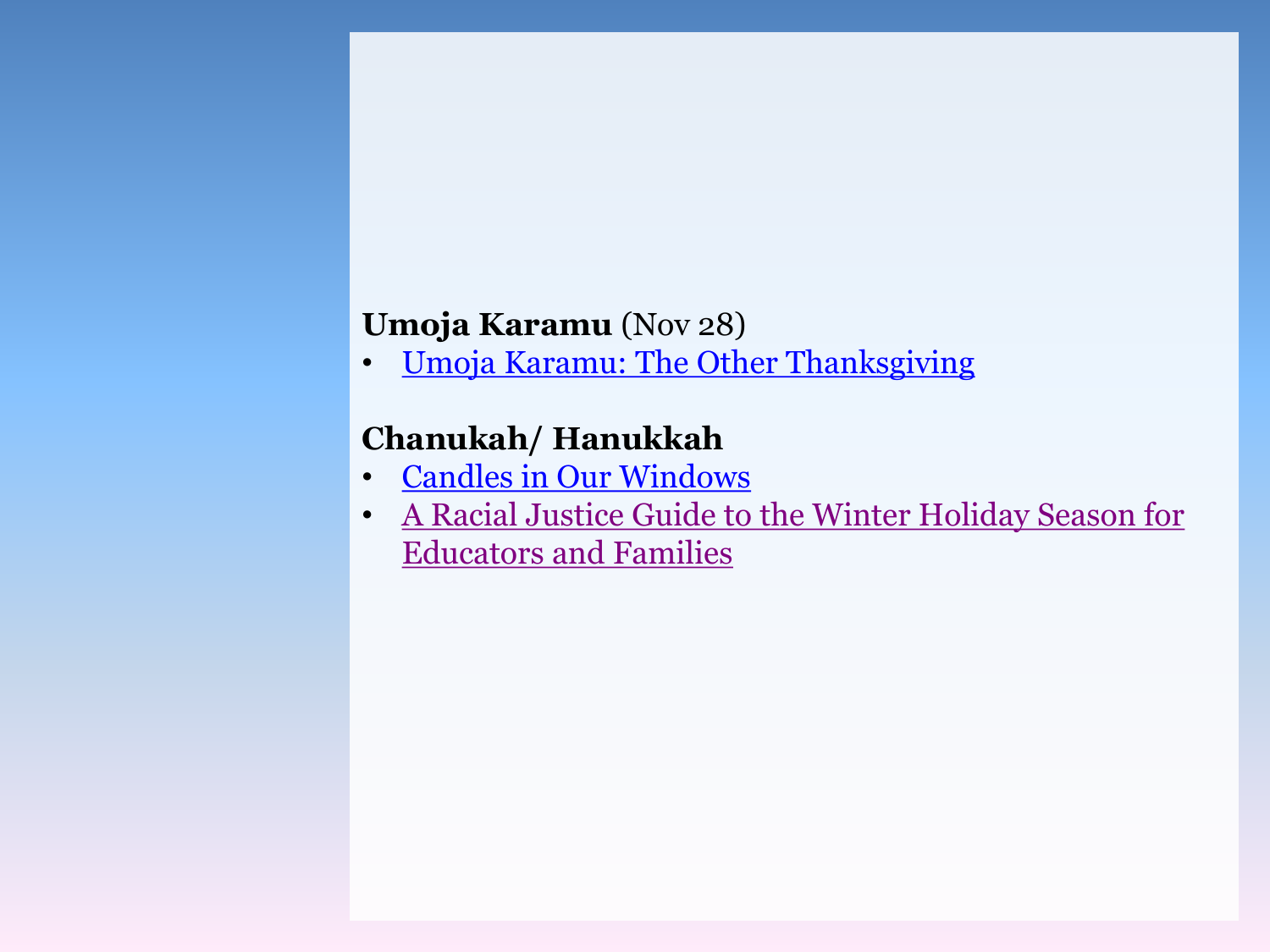

# **International Day for the Abolition of Slavery** (Dec 2)

• [International Day for the Abolition of Slavery | United Nations](https://www.un.org/en/observances/slavery-abolition-day)

### **Pearl Harbor Day** (Dec 7)

- [Hearing About the Bombing of Pearl Harbor: Akiko Kurose](https://www.learningforjustice.org/classroom-resources/texts/hearing-about-the-bombing-of-pearl-harbor-akiko-kurose)
- [Scapegoating Activity](https://www.adl.org/sites/default/files/documents/assets/pdf/education-outreach/Scapegoating-from-Empowering-Children.pdf)
- [Japanese American Citizens League Resources](https://jacl.org/resources)

### **Inclusive Schools Week** (Dec 7-11)

- [Inclusive Schools Week](https://inclusiveschools.org/inclusive-schools-week/)
- [ISW Activities and Lessons | Inclusive Schools Network](https://inclusiveschools.org/inclusive-schools-week/isw-activities-and-lessons/)
- [Dos and Don'ts with Special Diversity Events](https://www.adl.org/education/resources/tools-and-strategies/dos-and-donts-with-special-diversity-events)

### **Bodhi Day** (Dec 8)

[Bodhi Day](https://tricycle.org/beginners/buddhism/bodhi-day/)

 $u$ 

• ["Something Has to Change": African Americans in American](https://www.lionsroar.com/something-has-to-change-blacks-in-american-buddhism/)  [Buddhism](https://www.lionsroar.com/something-has-to-change-blacks-in-american-buddhism/)

### **International Human Rights Day** (Dec 10)

- [Illustrated version of the Universal Declaration of Human Rights](https://www.un.org/en/udhrbook/)
- [Human Rights Day -](https://www.un.org/en/observances/human-rights-day/women-who-shaped-the-universal-declaration) [Women who shaped the Universal](https://www.un.org/en/observances/human-rights-day/women-who-shaped-the-universal-declaration)  [Declaration](https://www.un.org/en/observances/human-rights-day/women-who-shaped-the-universal-declaration)
- [Universal Declaration of Human Rights for Children and Youth:](https://libraryresources.unog.ch/udhrforchildren/activities)  [Activities and games](https://libraryresources.unog.ch/udhrforchildren/activities)

# December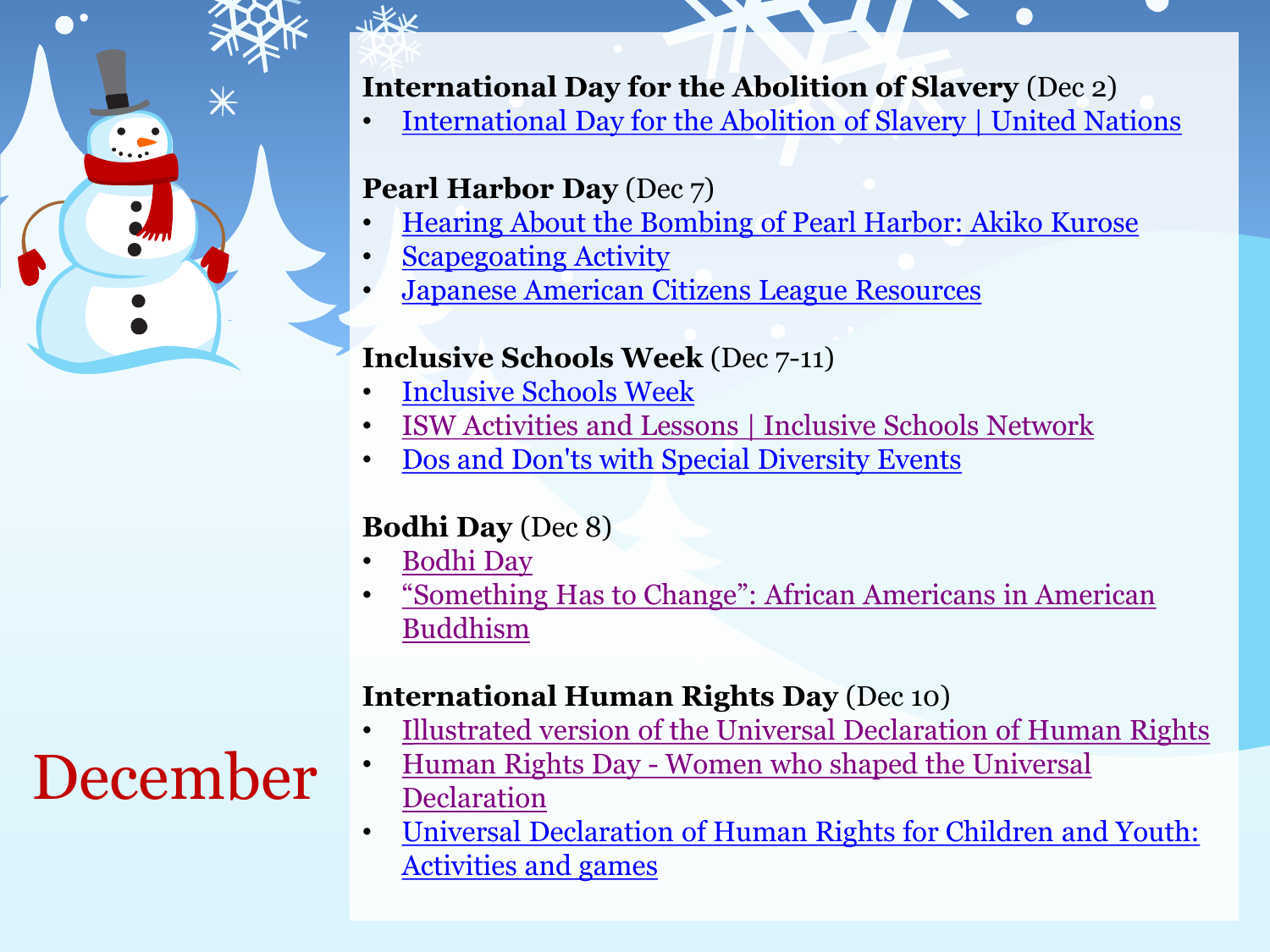### **Feast of our Lady Guadalupe** (Dec 12)

• More than a saint, Our Lady of Guadalupe represents [Mexican identity | National Catholic Reporter](https://www.ncronline.org/news/world/more-saint-our-lady-guadalupe-represents-mexican-identity)

### **Bill of Rights Day** (Dec 15)

• [Know Your Rights](https://www.justice.gov/sites/default/files/usao-ne/legacy/2012/04/27/Civil Rights Book-NE-2.pdf)

### **Winter Solstice** (Dec 21)

- [History of Yule](https://www.learnreligions.com/history-of-yule-2562997)
- [The Winter Solstice Lesson Plan](https://tanenbaum.org/wp-content/uploads/2014/12/Winter-Solstice-Lesson-11-081.pdf)
- [Rituals and Traditions about Light:](https://tanenbaum.org/wp-content/uploads/2014/12/Rituals-and-Traditions-about-Light-Hopefulness-and-Waiting.pdf) [Hopefulness and](https://tanenbaum.org/wp-content/uploads/2014/12/Rituals-and-Traditions-about-Light-Hopefulness-and-Waiting.pdf)  [Waiting](https://tanenbaum.org/wp-content/uploads/2014/12/Rituals-and-Traditions-about-Light-Hopefulness-and-Waiting.pdf)

### **Christmas** (Dec 25)

- [Rethinking Winter Holidays](https://www.learningforjustice.org/the-moment/december-3-2018-rethinking-winter-holidays)
- [Winter Holidays: December Dilemma or Teaching](https://www.adl.org/education/resources/tools-and-strategies/winter-holidays-december-dilemma-or-teaching-opportunity)  [Opportunity?](https://www.adl.org/education/resources/tools-and-strategies/winter-holidays-december-dilemma-or-teaching-opportunity)